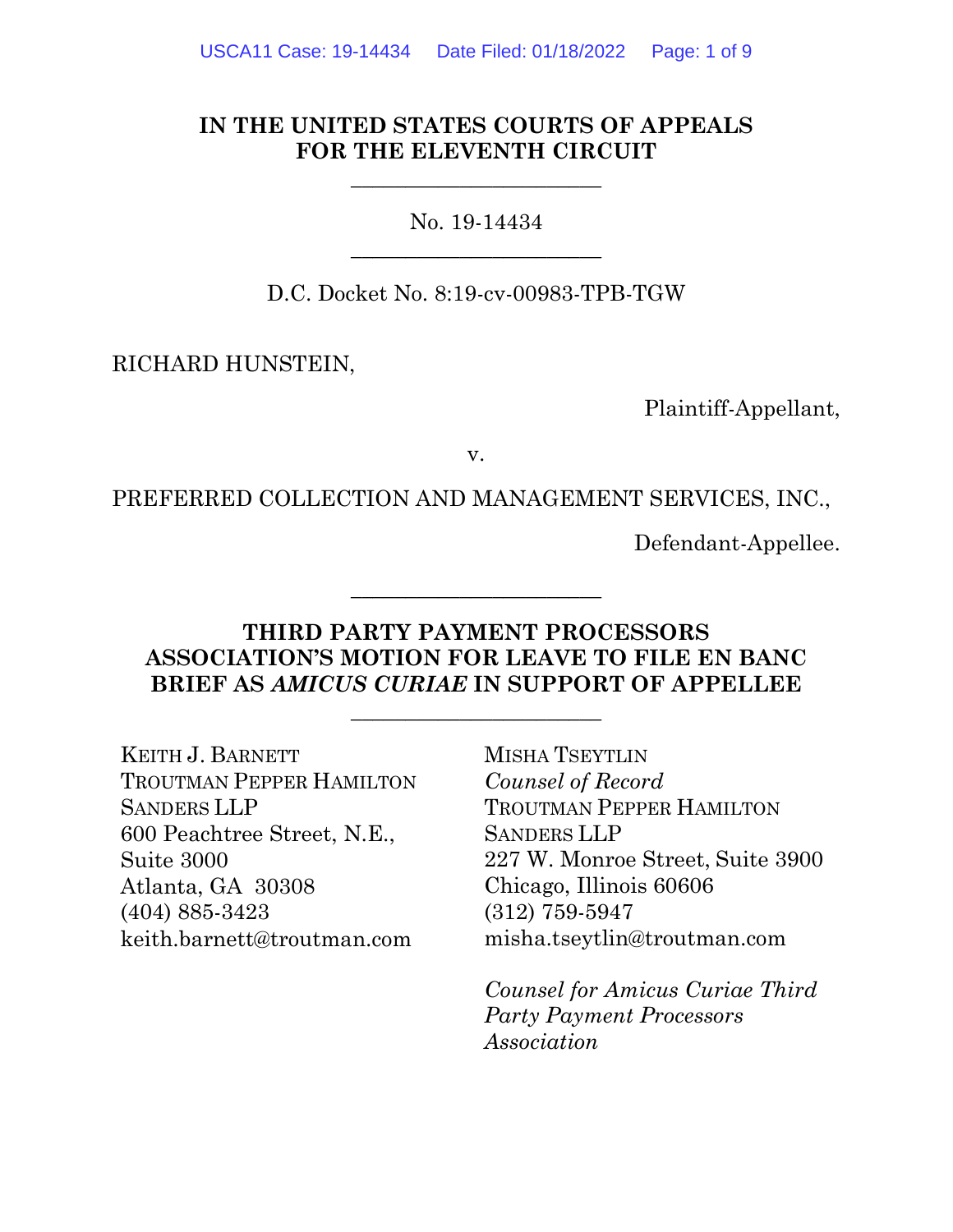ETHAN G. OSTROFF TROUTMAN PEPPER HAMILTON SANDERS LLP 222 Central Park Avenue, Suite 2000 Virginia Beach, VA 23462 (757) 687-7541 ethan.ostroff@troutman.com

DAVID N. ANTHONY\* JONATHAN P. FLOYD\* TROUTMAN PEPPER HAMILTON SANDERS LLP 1001 Haxall Point, Suite 1500 Richmond, VA 23219 (804) 697-1200 david.anthony@troutman.com jonathan.floyd@troutman.com *\*Pro hac vice* forthcoming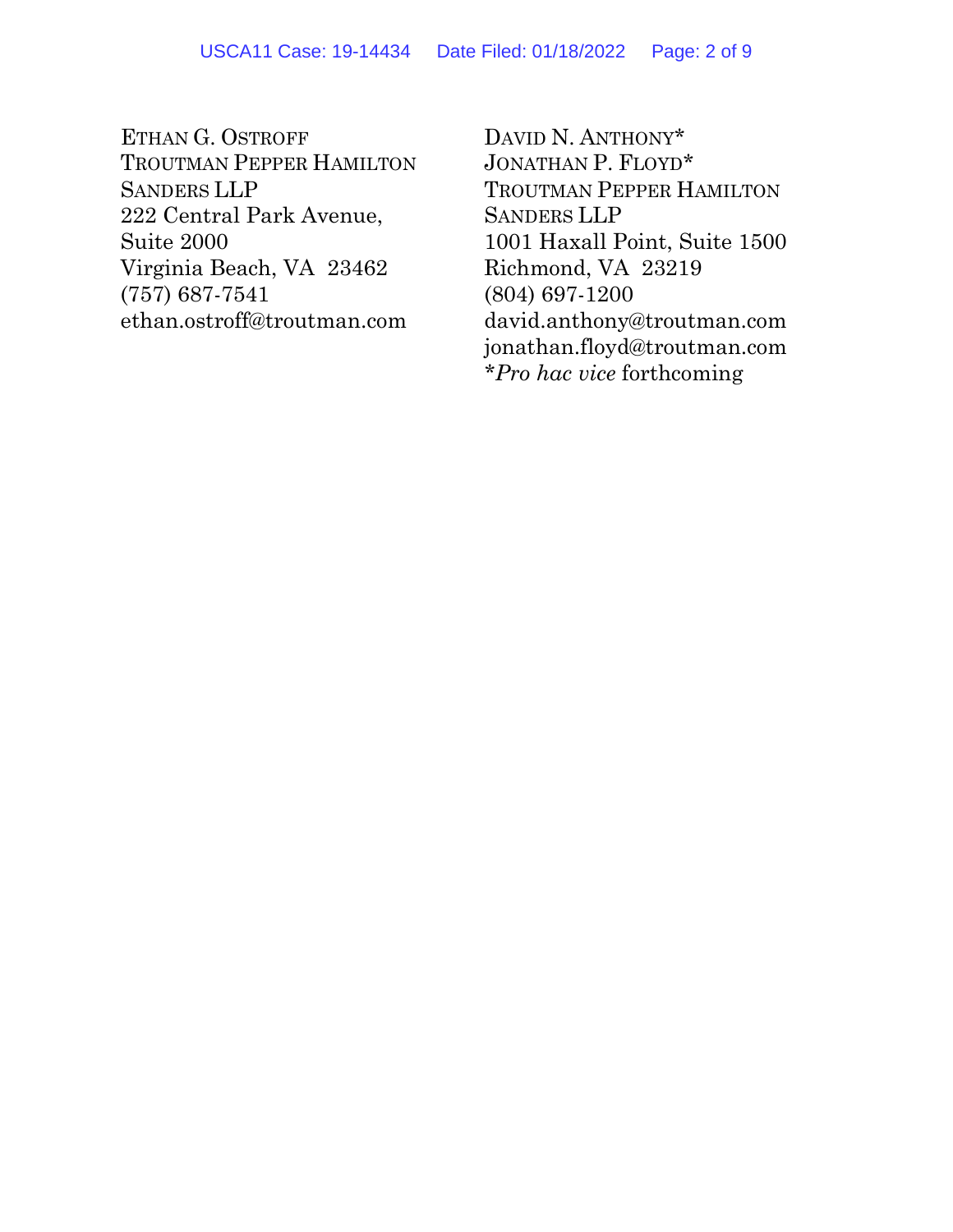## **CERTIFICATE OF INTERESTED PERSONS AND CORPORATE DISCLOSURE STATEMENT**

Pursuant to Federal Rules of Appellate Procedure 26.1 and 29(a)(4)(A) and Eleventh Circuit Rules 26.1-1 and 29-2, *Amicus Curiae* Third Party Payment Processors Association states that it is an IRS  $501(c)(6)$  nonprofit corporation. It is not a subsidiary or affiliate of any other corporation. No publicly held corporation owns 10 percent or more of its stock.

Pursuant to Eleventh Circuit Rules 26.1-1 through 26.1-3, the aforesaid *Amicus Curiae* certifies that, in addition to the persons and entities named in the parties' certificates of interested persons, the following individuals may have an interest in the outcome of this case:

- 1. Third Party Payment Processors Association,
- 2. Troutman Pepper Hamilton Sanders, LLP,
- 3. Misha Tseytlin,
- 4. Keith J. Barnett,
- 5. Ethan G. Ostroff,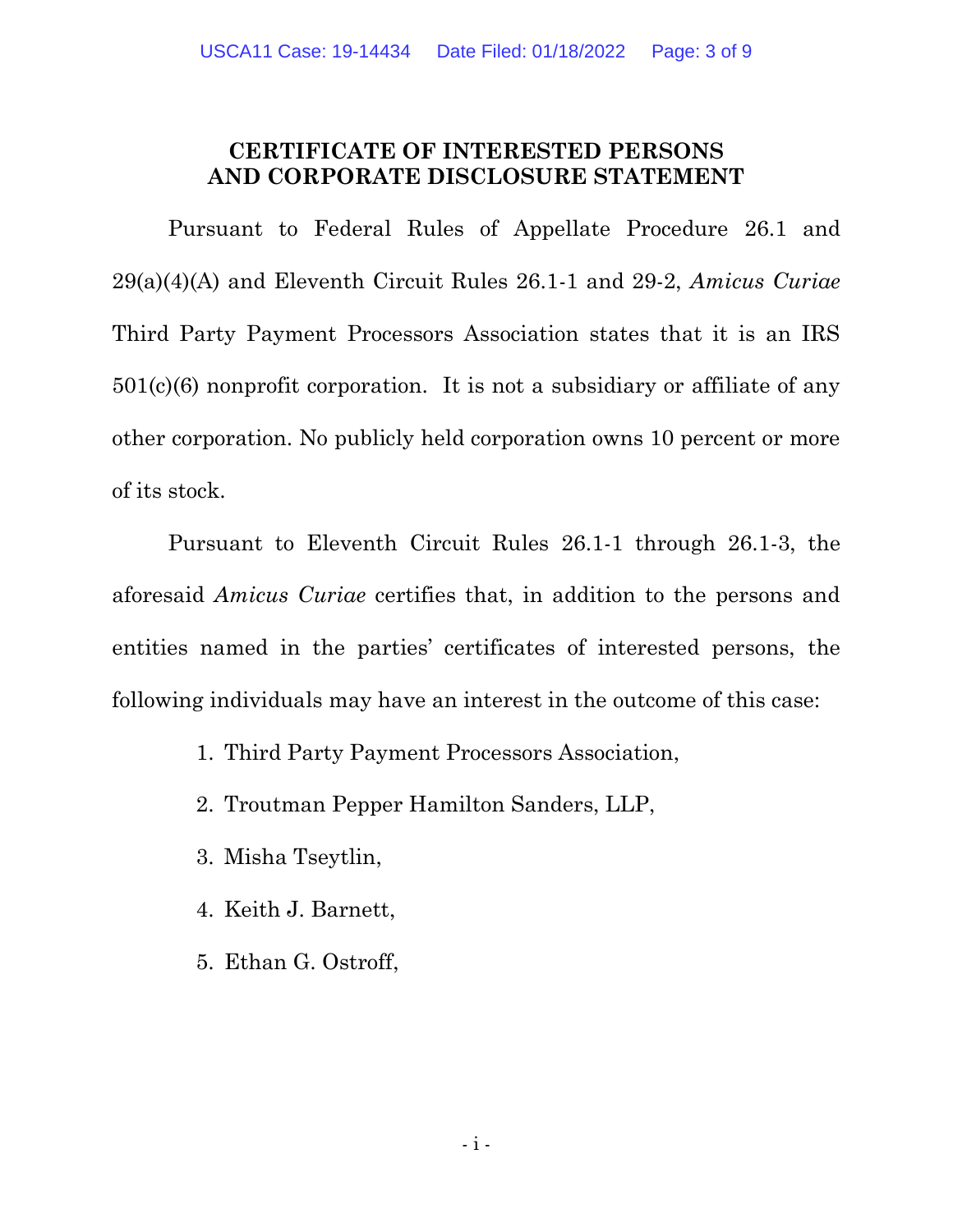USCA11 Case: 19-14434 Date Filed: 01/18/2022 Page: 4 of 9

- 6. David N. Anthony, and
- 7. Jonathan P. Floyd.

By: */s/ Misha Tseytlin*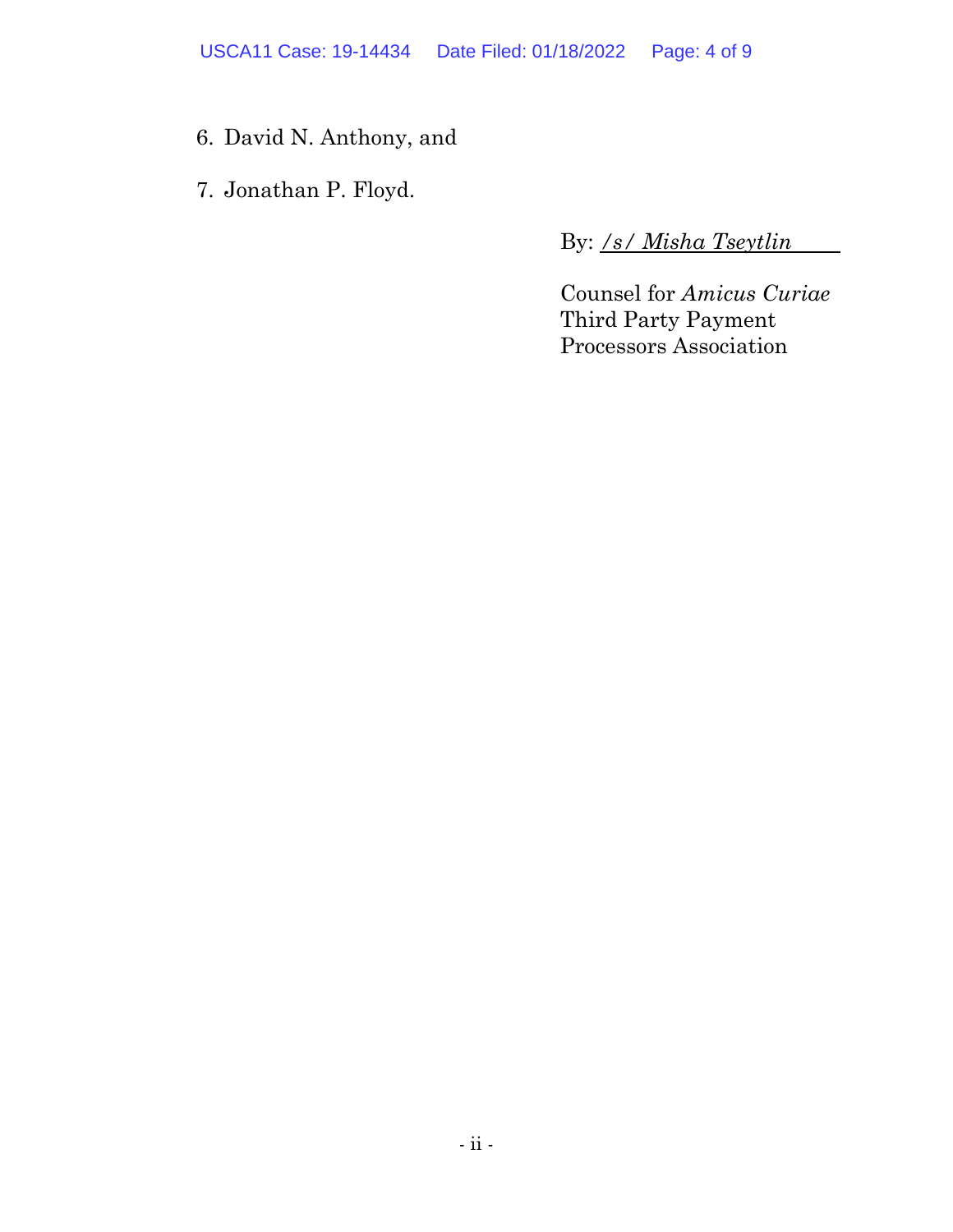The Third Party Payment Processors Association (the "TPPPA") hereby moves this Court for leave to file as *amicus curiae* a proposed brief in support of Appellee under Eleventh Circuit Rule 35-8. In support of its motion, and pursuant to Federal Rule of Appellate Procedure 29(a)(3), the TPPPA states as follows:

### **INTEREST OF** *AMICUS CURIAE*

The TPPPA is a national not-for-profit industry association that represents and promotes the interests of payment processors, banks, and merchants. Its basic mission is to support compliance efforts of thirdparty payment processors ("payment processors") and banks in thirdparty payment transactions. The panel's now-vacated decision is of particular interest to the TPPPA because payment processors are vendors for merchants in every industry, including debt collection. To accept payments on consumer debts, a majority of debt collectors utilize payment processors to process payments by phone or online. Consumers wishing to make payments typically provide the debt collector with their personal banking information. The debt collector then utilizes a payment processor to properly format the payment instructions to ensure timely and accurate payments. The TPPPA files this brief as *amicus curiae*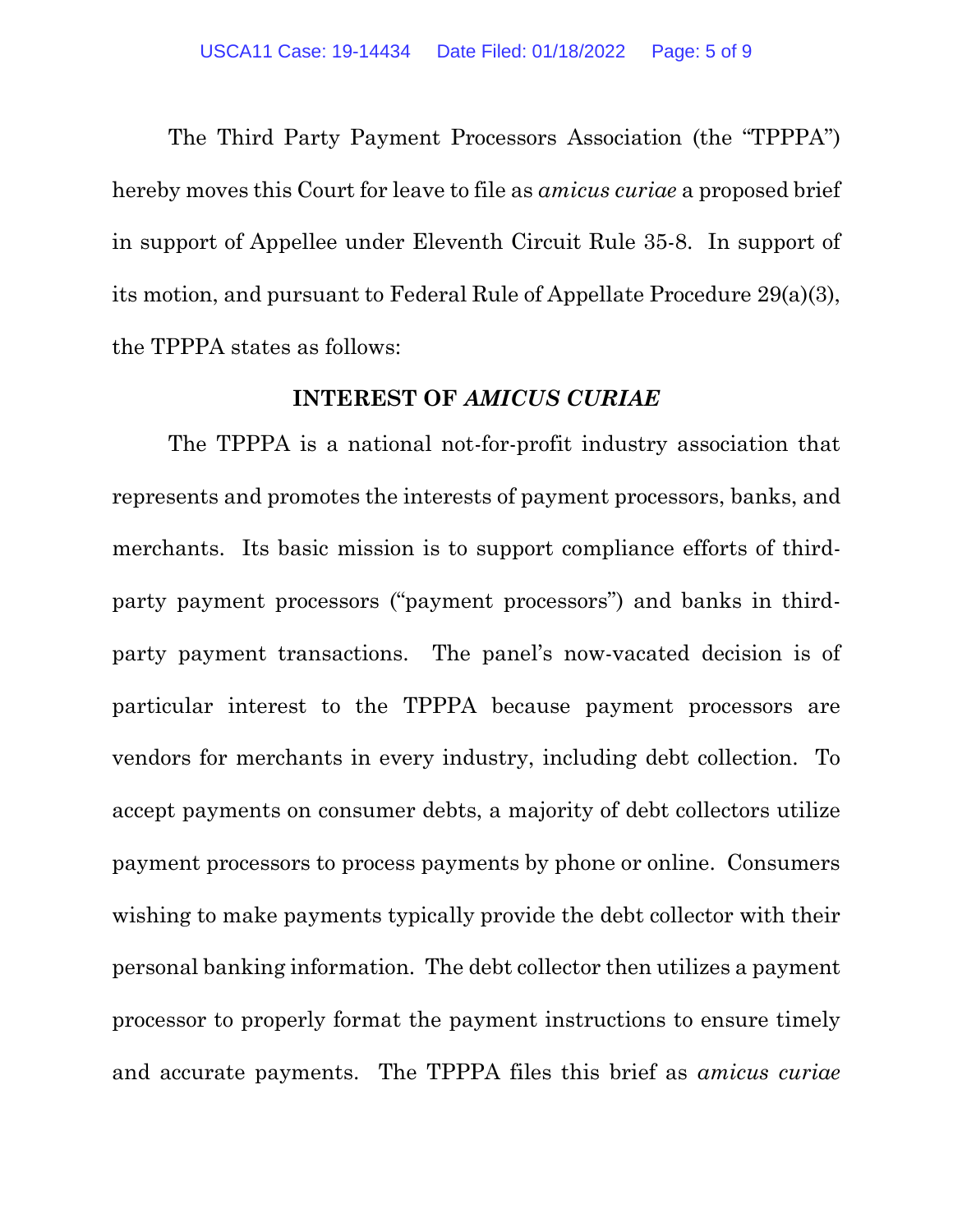because the panel majority's Article III standing decision, if adopted by this Court en banc, threatens to undermine the ability of debt collectors to leverage the technology and expertise of payment processors to facilitate compliant, efficient, and secure electronic payments.

Because of its specialized knowledge regarding the use of payment processors, the TPPPA believes that its brief—drawing on its experience managing electronic payments for a broad spectrum of merchants and banks—will aid in this Court's consideration of this matter.

## *AMICUS CURIAE'S* **BRIEF RAISES ARGUMENTS NOT RAISED BY ANY PARTY**

The TPPPA's accompanying brief raises a significant concern not addressed by any other party. Specifically, the TPPPA urges this Court to consider the full scope of disastrous consequences that will flow from the panel's decision, including as to debt collectors' use of payment processors, who play an important, but often unseen, role in consumers paying their debt obligations. Because most merchants, including most debt collectors, do not have the technology or expertise to send the payment instructions directly to a bank, payment processors are essential in facilitating the payments. The panel majority's decision in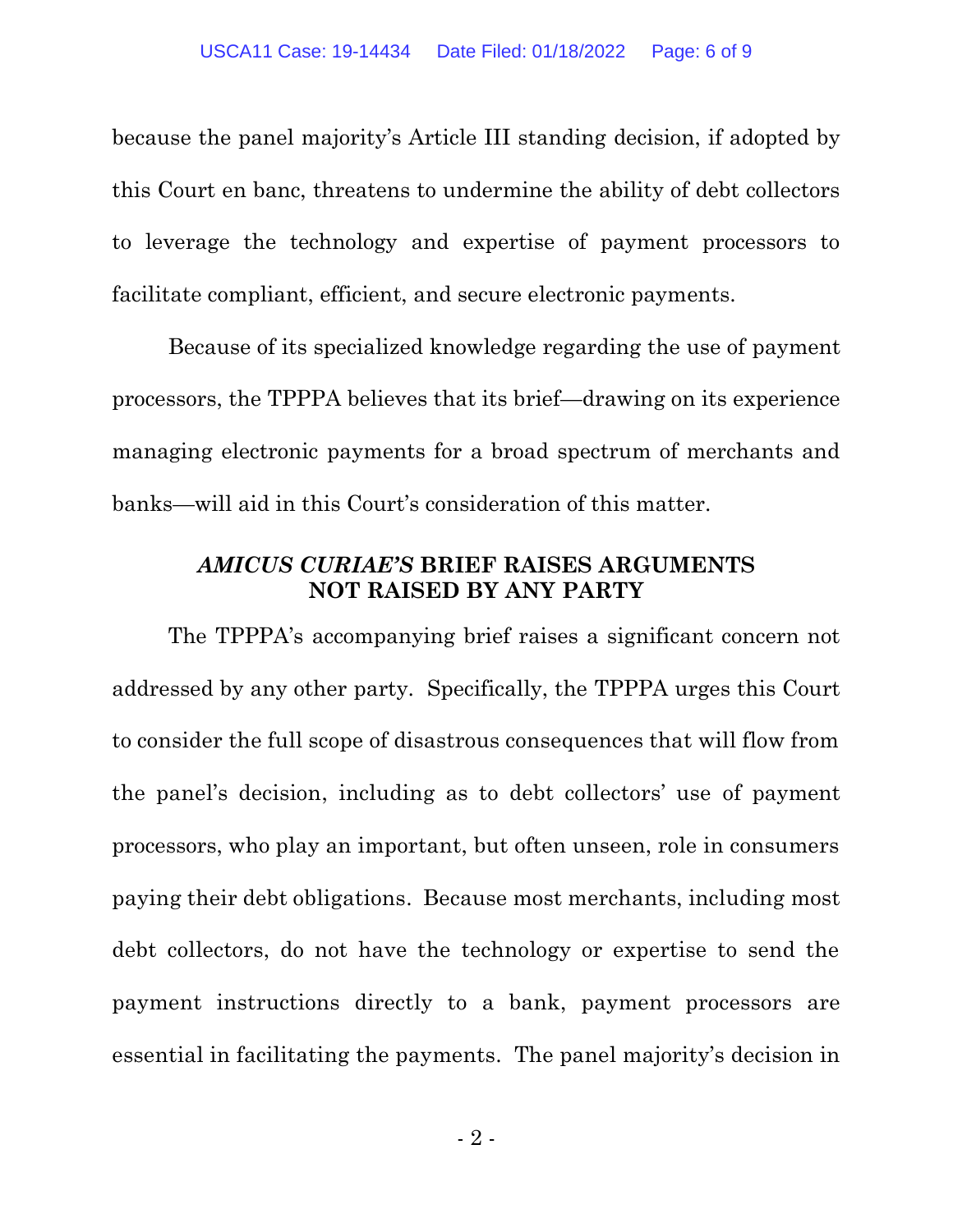*Hunstein v. Preferred Collection and Management Services, Inc.*, 17 F.4th 1016, 1038 (11th Cir. 2021), jeopardizes the use of payment processors even though they are essentially service providers for banks. In this role, payment processors are performing the training, compliance checks, and offloading that most merchants, other than large, sophisticated companies, cannot perform.

Should this Court hold that Mr. Hunstein has Article III standing to bring a lawsuit against a debt collector for the mere use of a mail vendor, and a court later extends this logic to other vendors such as payment processors, the consequences would be unnecessarily harmful to consumers. Faced with potential liability, many debt collectors may choose to refrain from giving consumers electronic payment options or, in the alternative, attempt to bring in-house the sensitive, complicated functions that payment processors carry out, thereby depriving consumers of the additional expertise, security, and efficiency that payment processors provide. Depriving consumers and debt collectors of the expertise provided by payment processors will impose serious harms on all involved, frustrating consumer choice as to how to make payments, increasing costs to consumers, and potentially putting their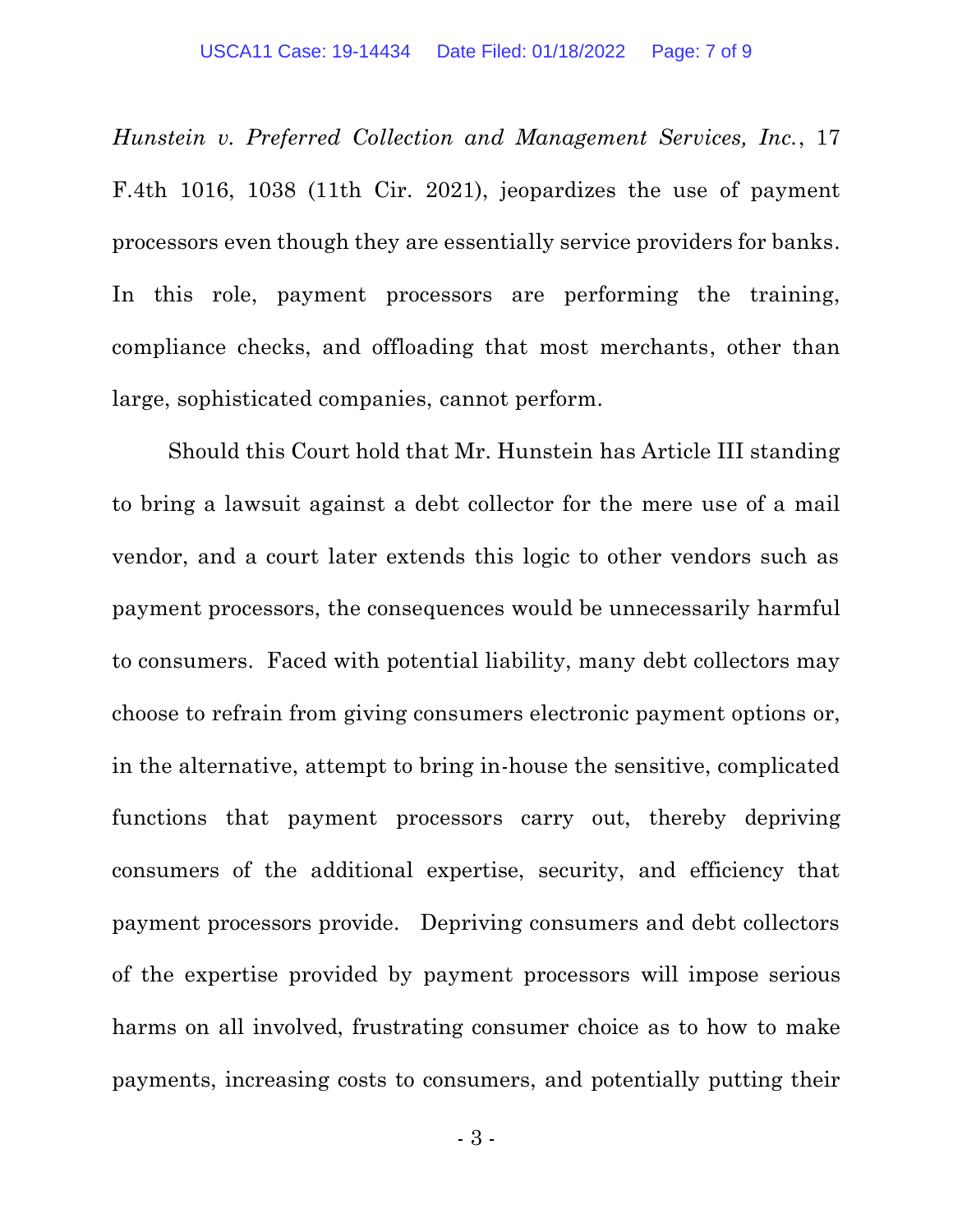data at risk, all while, as admitted by the panel majority, failing to

benefit consumer privacy in any real way.

## **CONCLUSION**

For the foregoing reasons, the TPPPA requests leave to file the

accompanying proposed brief in support of Appellee.

Date: January 18, 2022 By: */s/ Misha Tseytlin*

KEITH J. BARNETT TROUTMAN PEPPER HAMILTON SANDERS LLP 600 Peachtree Street, N.E., Suite 3000 Atlanta, GA 30308 (404) 885-3423 keith.barnett@troutman.com

ETHAN G. OSTROFF TROUTMAN PEPPER HAMILTON SANDERS LLP 222 Central Park Avenue, Suite 2000 Virginia Beach, VA 23462 (757) 687-7541 ethan.ostroff@troutman.com

MISHA TSEYTLIN *Counsel of Record* TROUTMAN PEPPER HAMILTON SANDERS LLP 227 W. Monroe Street, Suite 3900 Chicago, Illinois 60606 (312) 759-5947 misha.tseytlin@troutman.com

DAVID N. ANTHONY\* JONATHAN P. FLOYD\* TROUTMAN PEPPER HAMILTON SANDERS LLP 1001 Haxall Point, Suite 1500 Richmond, VA 23219 (804) 697-1435 david.anthony@troutman.com jonathan.floyd@troutman.com *\*Pro hac vice* forthcoming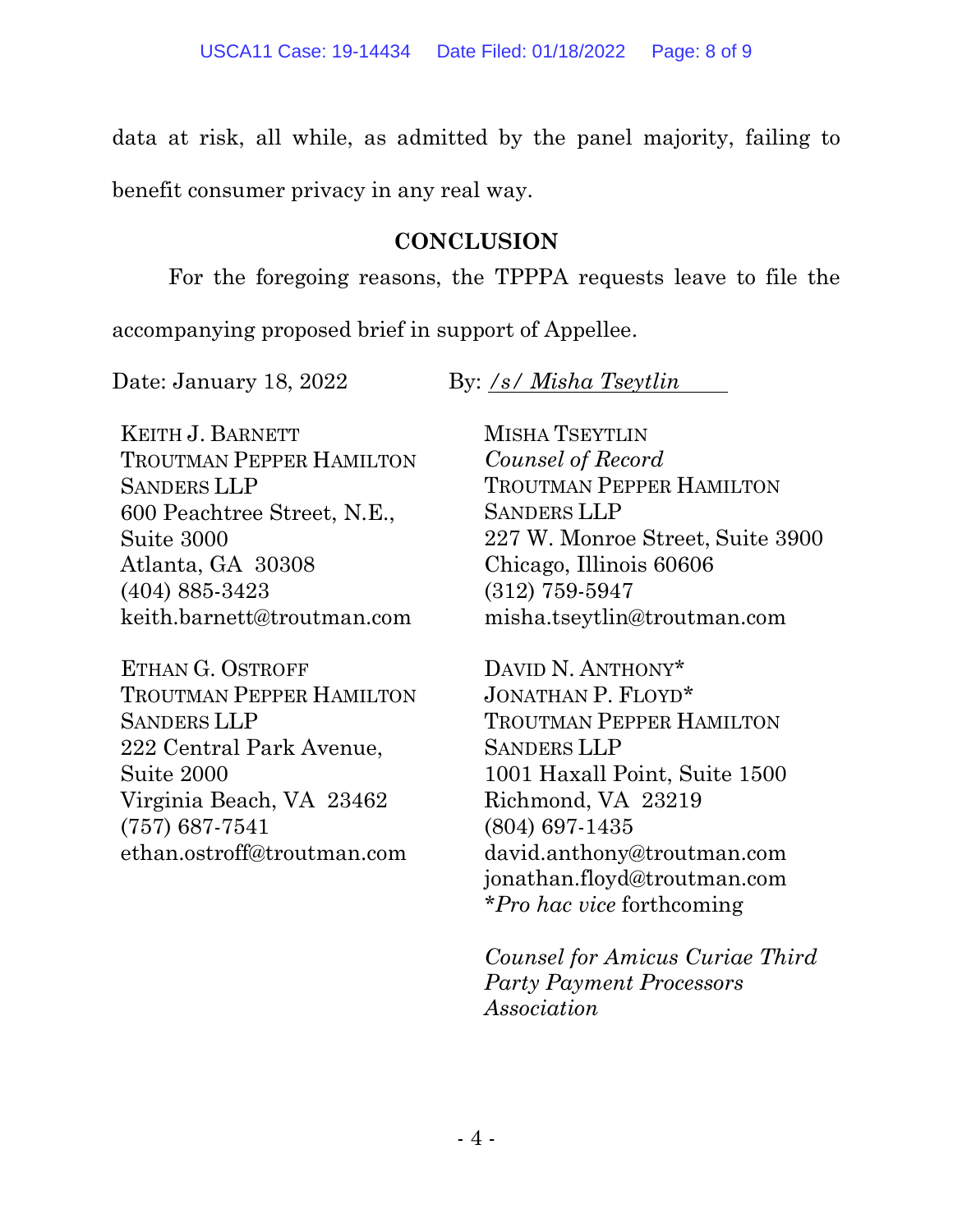## **CERTIFICATE OF SERVICE**

I hereby certify that on this 18th day of January, 2022, I electronically filed the foregoing with the Clerk of the Court in the United States Court of Appeals for the Eleventh Circuit by using the CM/ECF system. I certify that all participants in this case are registered CM/ECF users and that service will be accomplished by the CM/ECF system.

By: */s/ Misha Tseytlin*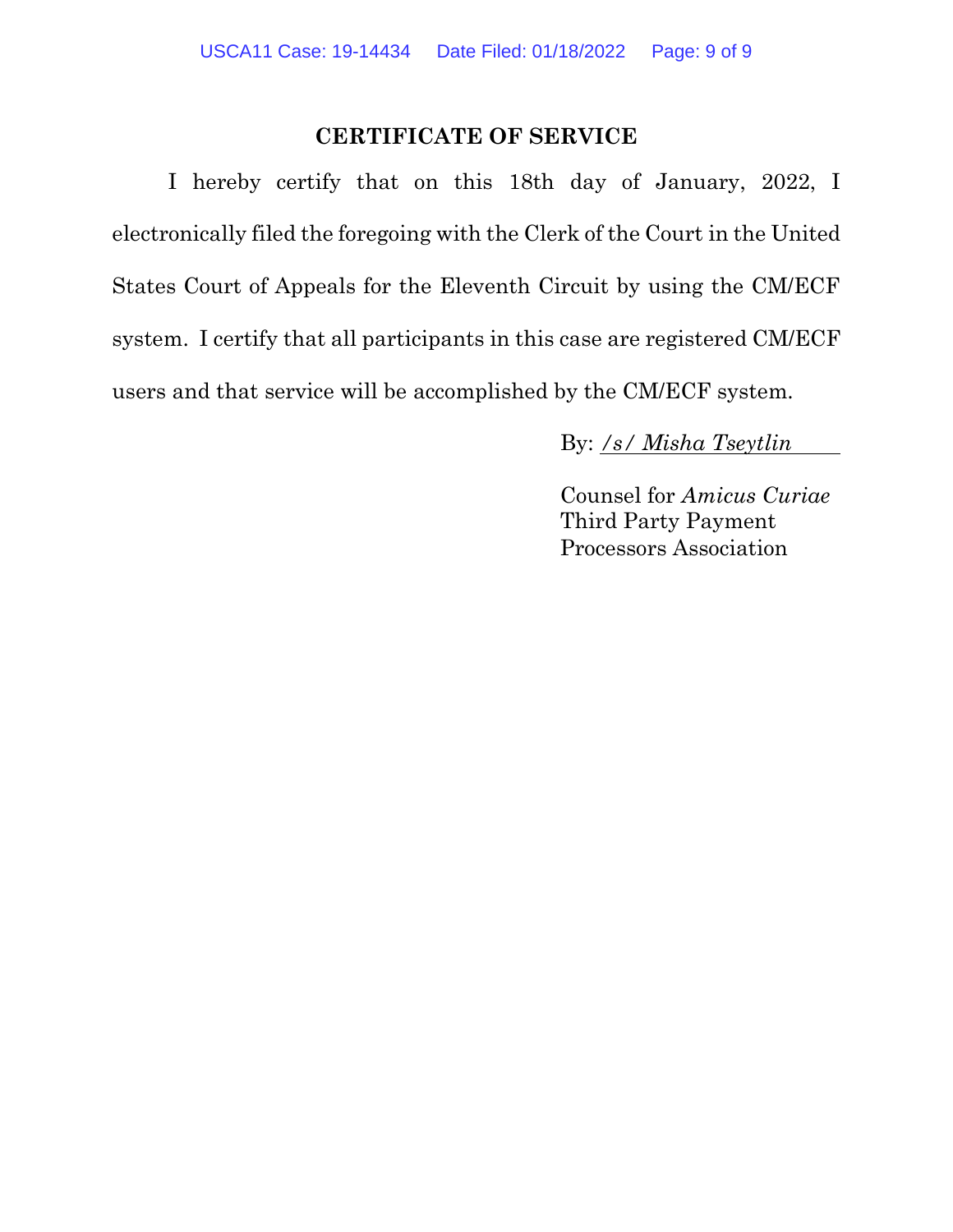## **IN THE UNITED STATES COURTS OF APPEALS FOR THE ELEVENTH CIRCUIT**

 $\frac{1}{2}$  , and the set of the set of the set of the set of the set of the set of the set of the set of the set of the set of the set of the set of the set of the set of the set of the set of the set of the set of the set

No. 19-14434  $\overline{\phantom{a}}$  , where  $\overline{\phantom{a}}$  , where  $\overline{\phantom{a}}$  , where  $\overline{\phantom{a}}$ 

D.C. Docket No. 8:19-cv-00983-TPB-TGW

RICHARD HUNSTEIN,

Plaintiff-Appellant,

v.

PREFERRED COLLECTION AND MANAGEMENT SERVICES, INC.,

Defendant-Appellee.

## **EN BANC BRIEF OF THIRD PARTY PAYMENT PROCESSORS ASSOCIATION AS** *AMICUS CURIAE* **IN SUPPORT OF APPELLEE**

 $\frac{1}{2}$  , and the set of the set of the set of the set of the set of the set of the set of the set of the set of the set of the set of the set of the set of the set of the set of the set of the set of the set of the set

 $\frac{1}{2}$  , and the set of the set of the set of the set of the set of the set of the set of the set of the set of the set of the set of the set of the set of the set of the set of the set of the set of the set of the set

KEITH J. BARNETT TROUTMAN PEPPER HAMILTON SANDERS LLP 600 Peachtree Street, N.E., Suite 3000 Atlanta, GA 30308 (404) 885-3423 keith.barnett@troutman.com

MISHA TSEYTLIN *Counsel of Record* TROUTMAN PEPPER HAMILTON SANDERS LLP 227 W. Monroe Street, Suite 3900 Chicago, Illinois 60606 (312) 759-5947 misha.tseytlin@troutman.com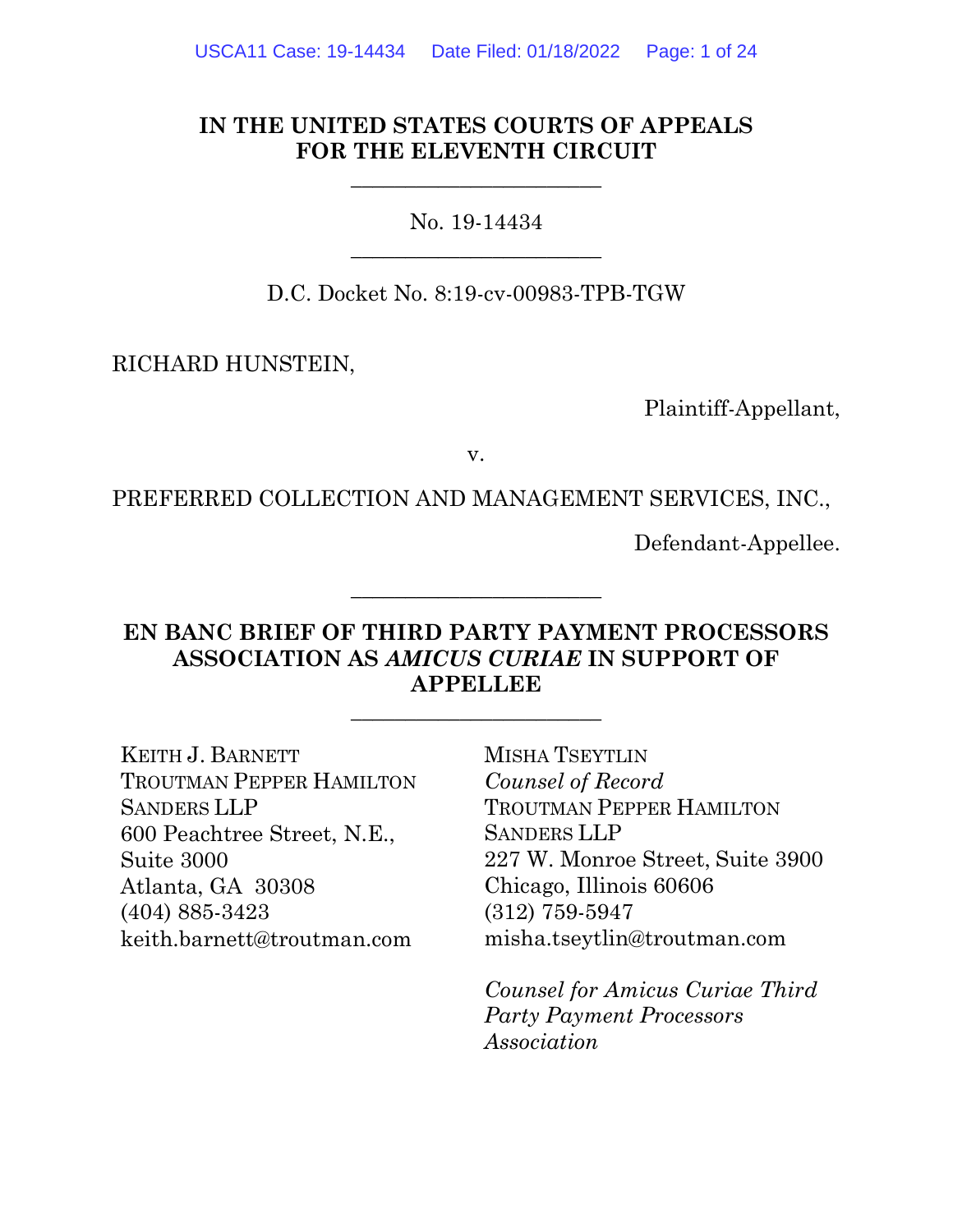ETHAN G. OSTROFF TROUTMAN PEPPER HAMILTON SANDERS LLP 222 Central Park Avenue, Suite 2000 Virginia Beach, VA 23462 (757) 687-7541 ethan.ostroff@troutman.com

DAVID N. ANTHONY\* JONATHAN P. FLOYD\* TROUTMAN PEPPER HAMILTON SANDERS LLP 1001 Haxall Point, Suite 1500 Richmond, VA 23219 (804) 697-1435 david.anthony@troutman.com jonathan.floyd@troutman.com *\*Pro hac vice* forthcoming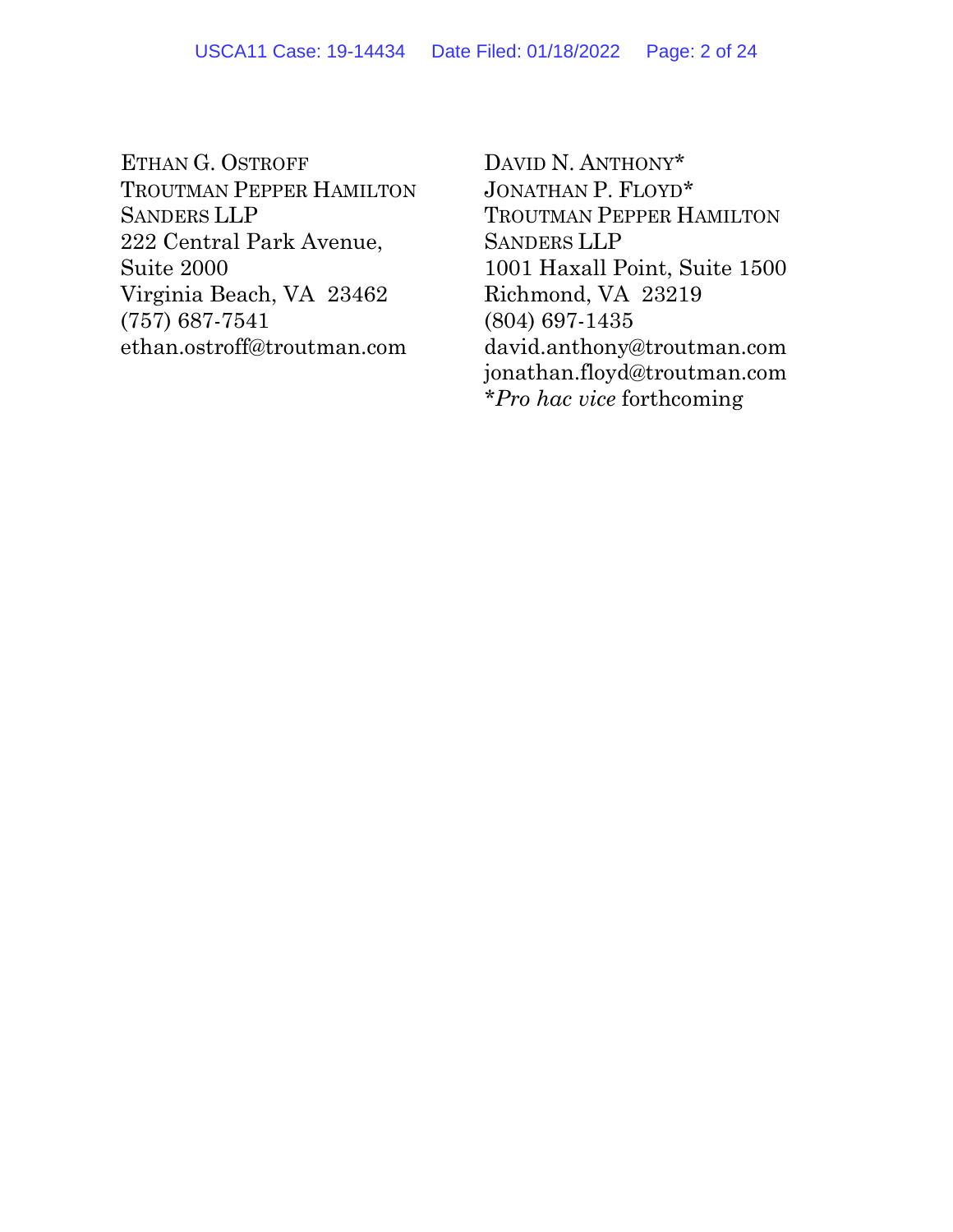## <span id="page-11-0"></span>**CERTIFICATE OF INTERESTED PERSONS AND CORPORATE DISCLOSURE STATEMENT**

Pursuant to Federal Rules of Appellate Procedure 26.1 and 29(a)(4)(A) and Eleventh Circuit Rules 26.1-1 and 29-2, *Amicus Curiae* Third Party Payment Processors Association states that it is an IRS  $501(c)(6)$  nonprofit corporation. It is not a subsidiary or affiliate of any other corporation. No publicly held corporation owns 10 percent or more of its stock.

Pursuant to Eleventh Circuit Rules 26.1-1 through 26.1-3, the aforesaid *Amicus Curiae* certifies that, in addition to the persons and entities named in the parties' certificates of interested persons, the following individuals may have an interest in the outcome of this case:

1. Third Party Payment Processors Association,

- 2. Troutman Pepper Hamilton Sanders, LLP,
- 3. Misha Tseytlin,
- 4. Keith J. Barnett,
- 5. Ethan G. Ostroff,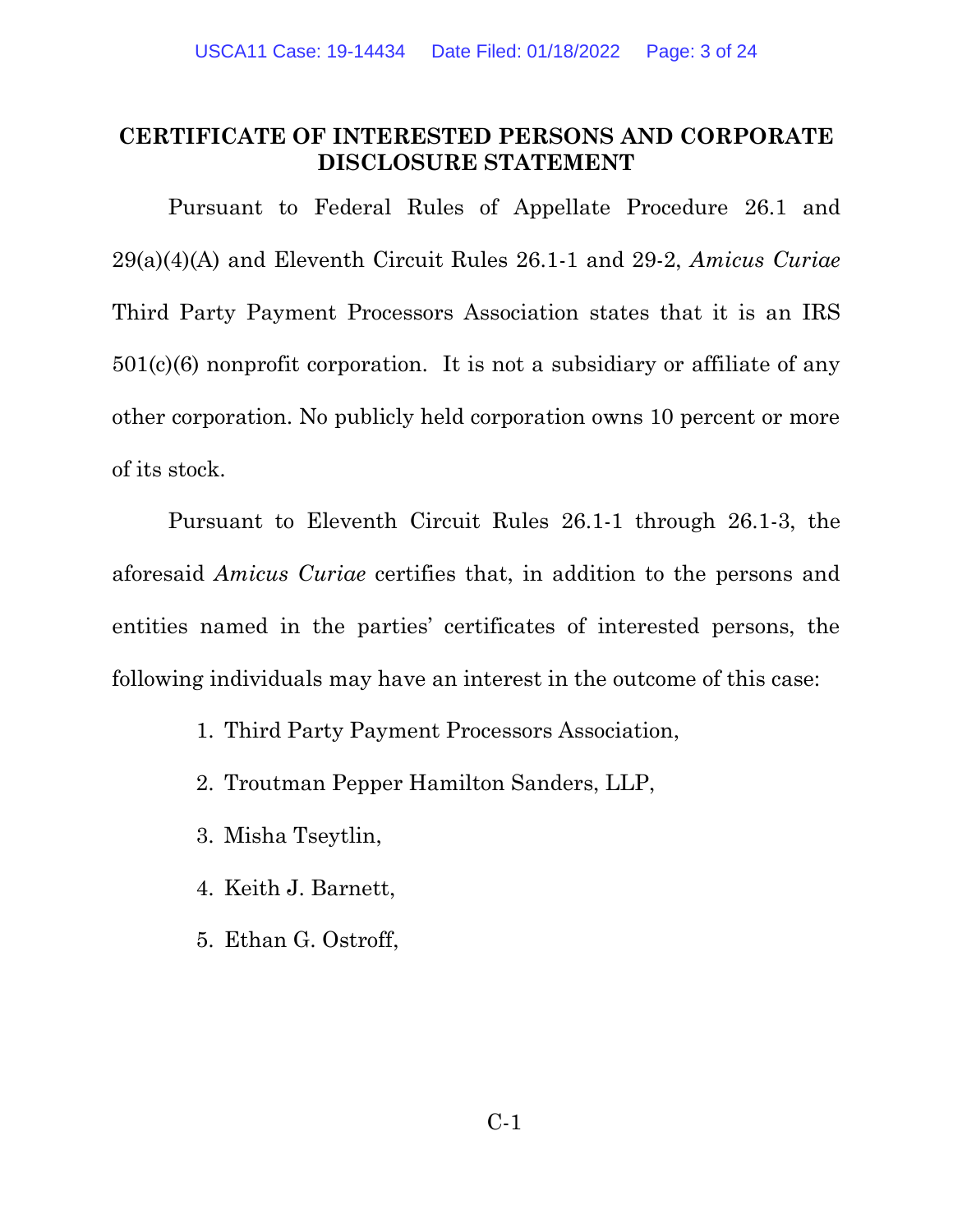USCA11 Case: 19-14434 Date Filed: 01/18/2022 Page: 4 of 24

- 6. David N. Anthony, and
- 7. Jonathan P. Floyd.

By: */s/ Misha Tseytlin*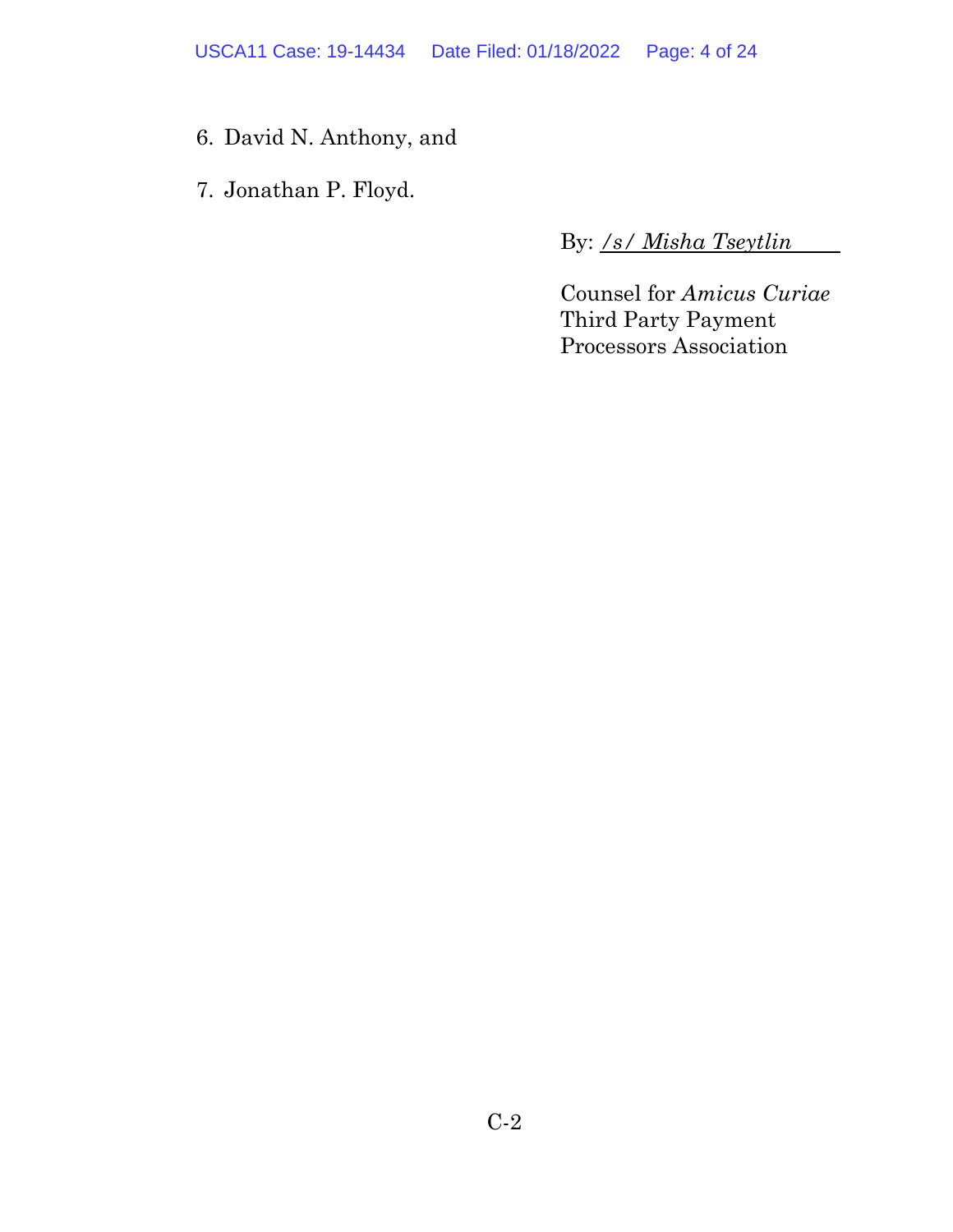# **TABLE OF CONTENTS**

| CERTIFICATE OF INTERESTED PERSONS AND CORPORATE                                                                                                                                                                                          |  |
|------------------------------------------------------------------------------------------------------------------------------------------------------------------------------------------------------------------------------------------|--|
|                                                                                                                                                                                                                                          |  |
|                                                                                                                                                                                                                                          |  |
|                                                                                                                                                                                                                                          |  |
|                                                                                                                                                                                                                                          |  |
|                                                                                                                                                                                                                                          |  |
|                                                                                                                                                                                                                                          |  |
| I. The Panel Majority's Logic—If Adopted By This Court En<br>Banc—Could Potentially Authorize Hauling Debt Collectors<br>Into Federal Court Merely For Offering Consumers The<br>Convenient Option Of Paying Their Debts Through Payment |  |
| II. Allowing Plaintiffs To Drag Debt Collectors Into Court Merely<br>For Using Payment Processors Would Have Severely                                                                                                                    |  |
|                                                                                                                                                                                                                                          |  |
|                                                                                                                                                                                                                                          |  |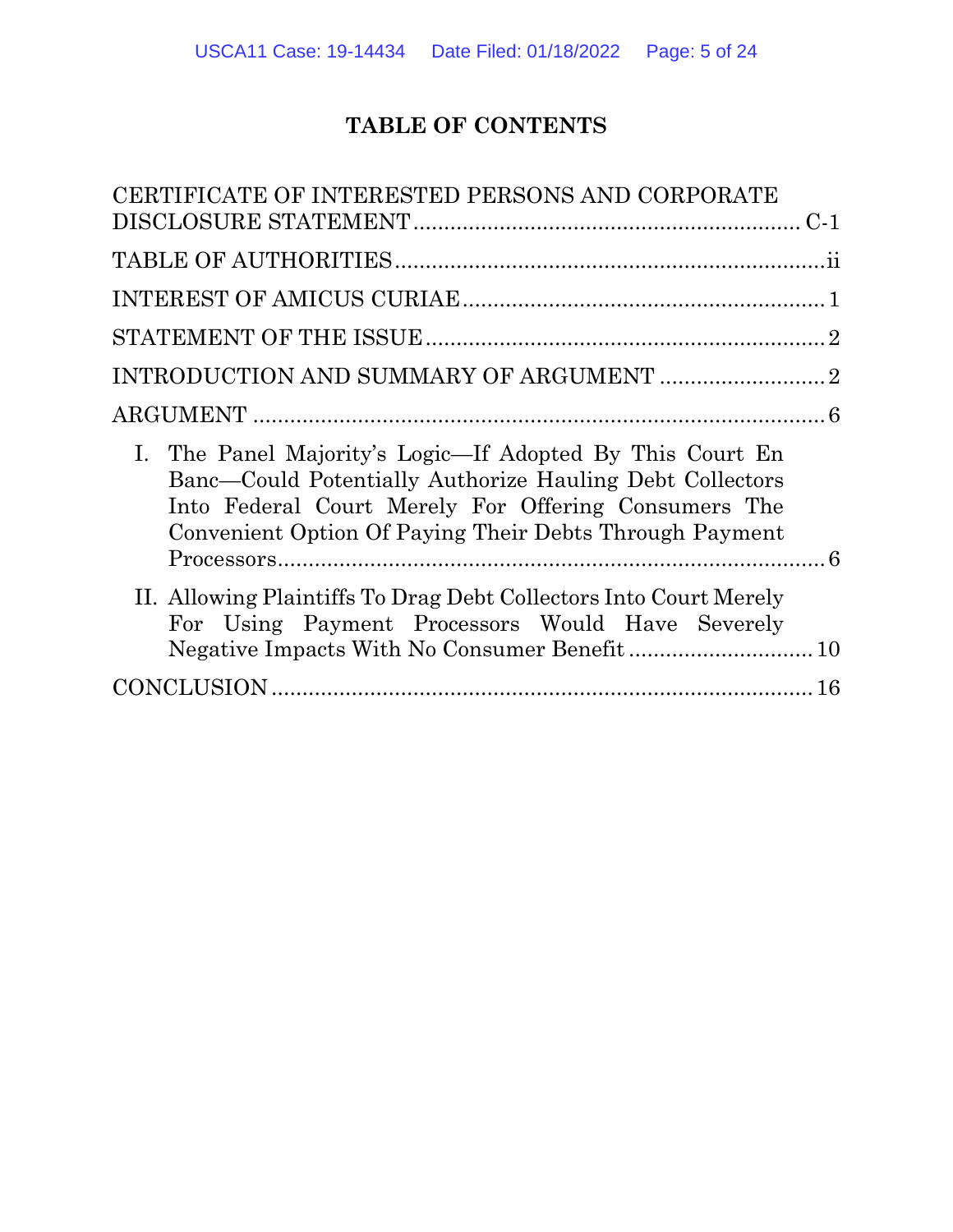## **TABLE OF AUTHORITIES**

<span id="page-14-0"></span>

| Cases                                                      | Page(s) |
|------------------------------------------------------------|---------|
| Hunstein v. Preferred Collection & Mgmt. Servs., Inc., 17  |         |
| Mack v. Delta Air Lines, Inc., 639 F. App'x 582 (11th Cir. |         |
|                                                            |         |

# **Statutes & Other Authorities**

| Consumer Financial Protection Bureau, Compliance Bulletin |  |
|-----------------------------------------------------------|--|
| Consumer Financial Protection Bureau, Supervision and     |  |
|                                                           |  |
| Consumer Financial Protection Bureau, Study of Third-     |  |
|                                                           |  |
|                                                           |  |
|                                                           |  |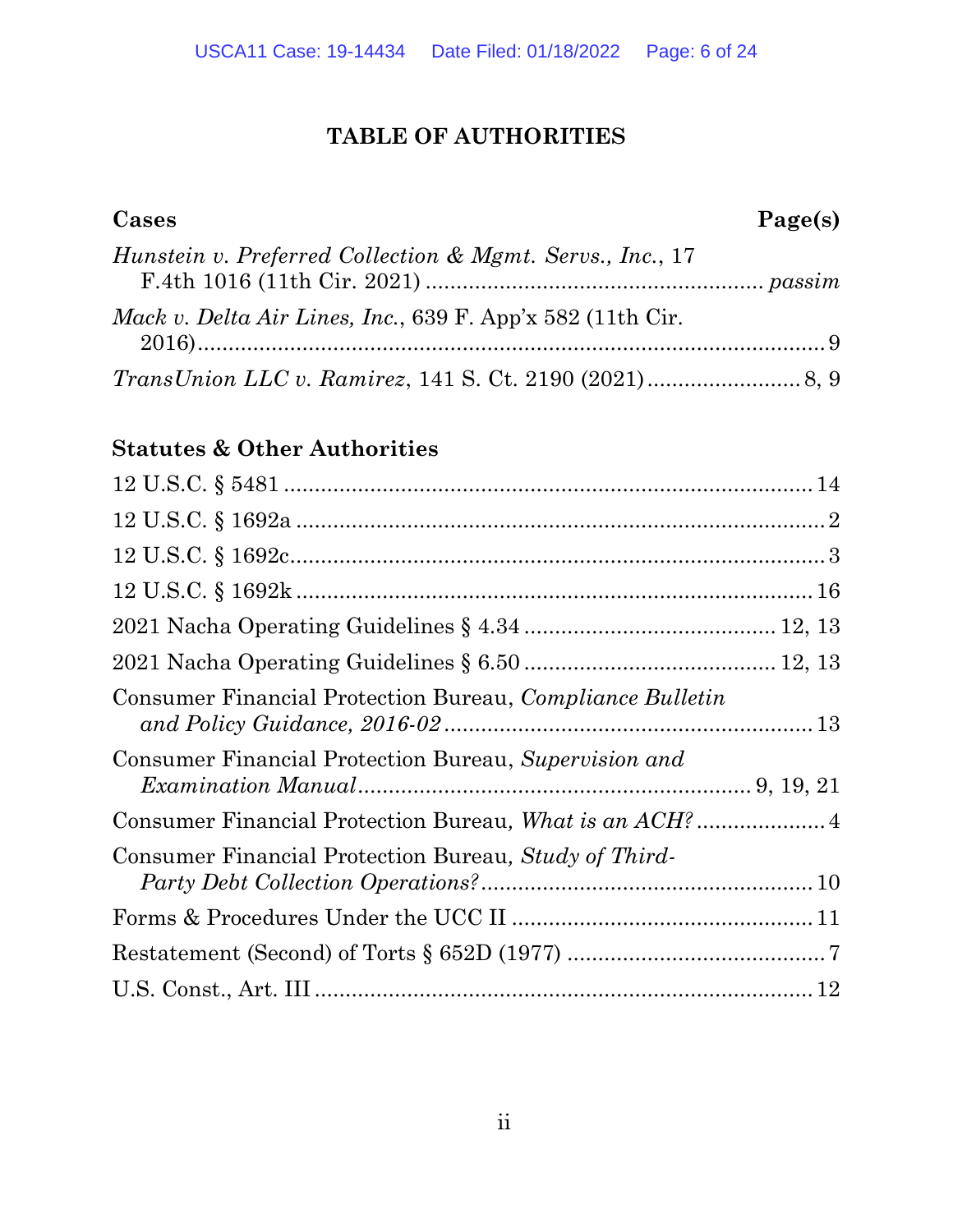### **INTEREST OF AMICUS CURIAE**

<span id="page-15-0"></span>The Third Party Payment Processors Association ("TPPPA") is a national not-for-profit industry association that represents and promotes the interests of payment processors, banks, and merchants. Its basic mission is to support compliance efforts of third-party payment processors ("payment processors") and banks in third-party payment transactions.

The present case is of particular interest to the TPPPA because payment processors are vendors for merchants in every industry, including debt collection. Consumers authorize merchants to withdraw payments by providing the merchants with their bank account information. The merchants then electronically provide payment processors with this information, and the payment processors properly format the payment instructions to ensure timely and accurate payments. The TPPPA files this brief as *amicus curiae* because, as explained below, the panel majority's Article III standing decision, if adopted by this Court en banc, threatens to undermine the ability of debt collectors to leverage the technology and expertise of payment processors to facilitate compliant, efficient, and secure electronic payments.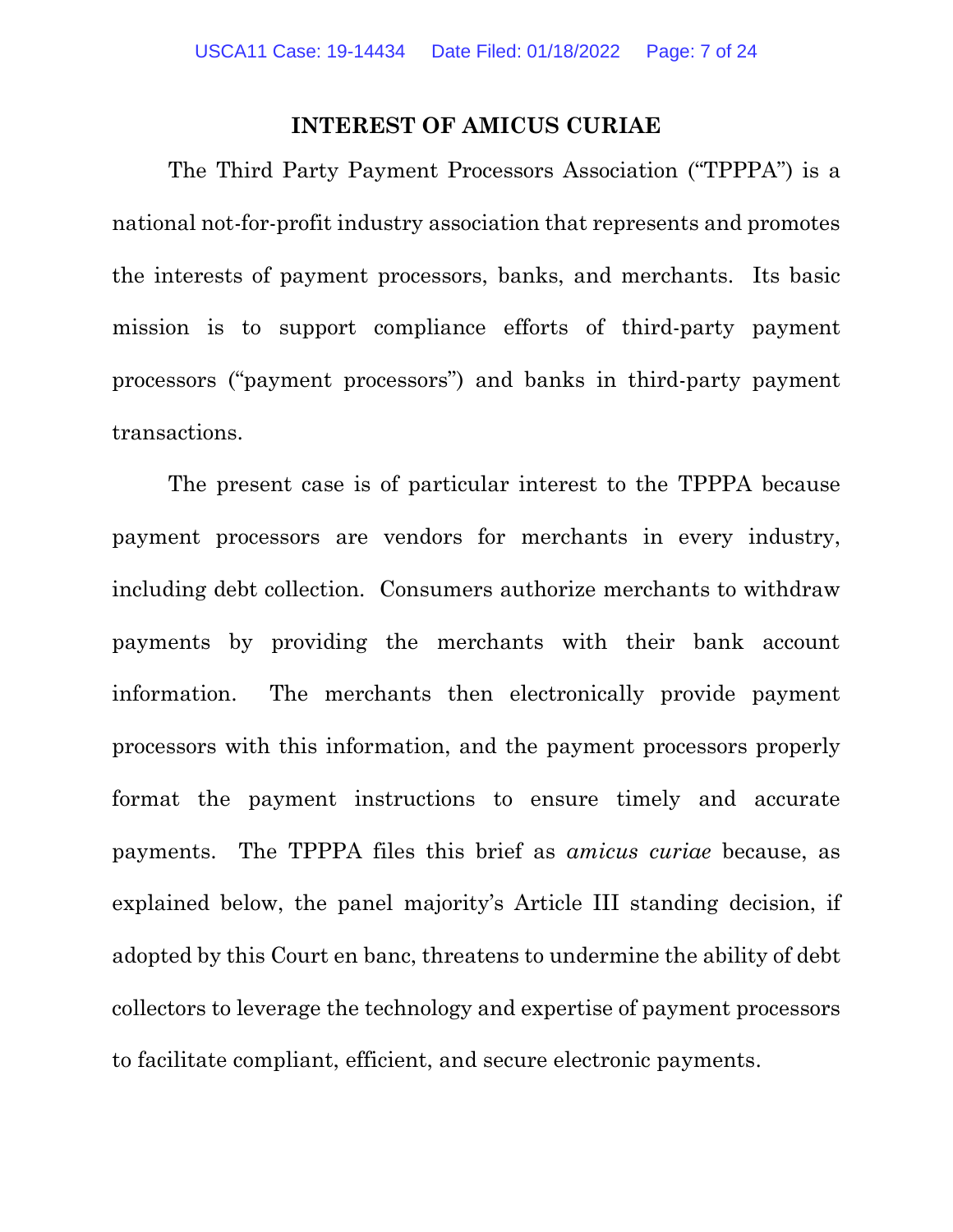No counsel for any party authored this brief in whole or in part. No party or party's counsel contributed money that was intended to fund preparing or submitting this brief. No person other than the *amicus curiae*, its members, or its counsel contributed money that was intended to fund preparing or submitting this brief.

## **STATEMENT OF THE ISSUE**

<span id="page-16-0"></span>Does Mr. Hunstein have Article III standing to bring this lawsuit?

#### **INTRODUCTION AND SUMMARY OF ARGUMENT**

<span id="page-16-1"></span>In the vacated decision below, a divided panel of this Court held that Mr. Hunstein has Article III standing to bring a claim under the Fair Debt Collection Practices Act ("FDCPA") based upon a debt collector transmitting his "personal debt-related information" to a third-party commercial mail vendor. *Hunstein v. Preferred Collection & Mgmt. Servs., Inc.*, 17 F.4th 1016, 1038 (11th Cir. 2021). The panel majority noted the risk that its ruling "may well require debt collectors (at least in the short term) to in-source many of the services that they had previously outsourced, potentially at great cost," *id.*, but the TPPPA respectfully submits that the panel majority failed to grapple fully with the scope of the disastrous consequences that may well flow from its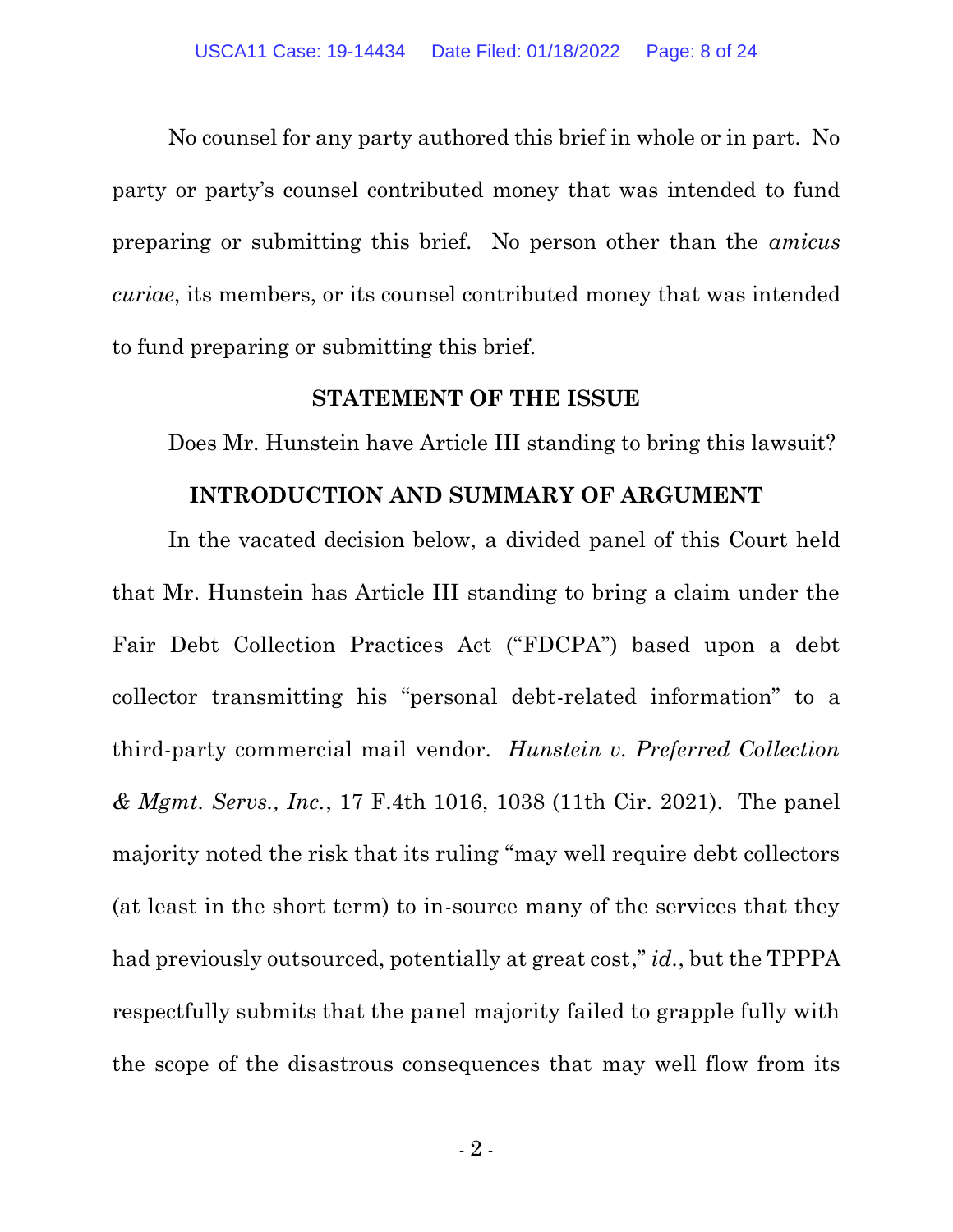decision. While the panel majority acknowledged that the "great cost" of its decision would come at the expense of debt collectors and "may not purchase much in way of 'real' consumer privacy," *id.*, the costs to consumers will likely be greater than that. In particular, and as relevant to this amicus brief, depriving consumers of the practical ability to benefit from the services provided by third-party payment processors harms consumers' ability to make payments on their debt obligations in the modern, safe, and convenient manner that consumers have come to expect.<sup>1</sup>

Payment processors play an important, but often unseen, role in consumers paying their debt obligations. When making a debt-related payment over the phone or online, the consumer often authorizes the merchant to collect the payment electronically in a specific amount on a specific date by providing the merchant with his or her banking information. The merchant then securely transmits this information to a payment processor. Being skilled in the technical requirements of

<sup>&</sup>lt;sup>1</sup> A payment processor is not a "person" under 15 U.S.C. § 1692c(b) but, rather, a "medium" as contemplated under 15 U.S.C.  $\S$  1692a(2). Based on a plain reading of the FDCPA as a whole, communications through the use of a medium, such as a payment processor, are expressly permitted by the statute.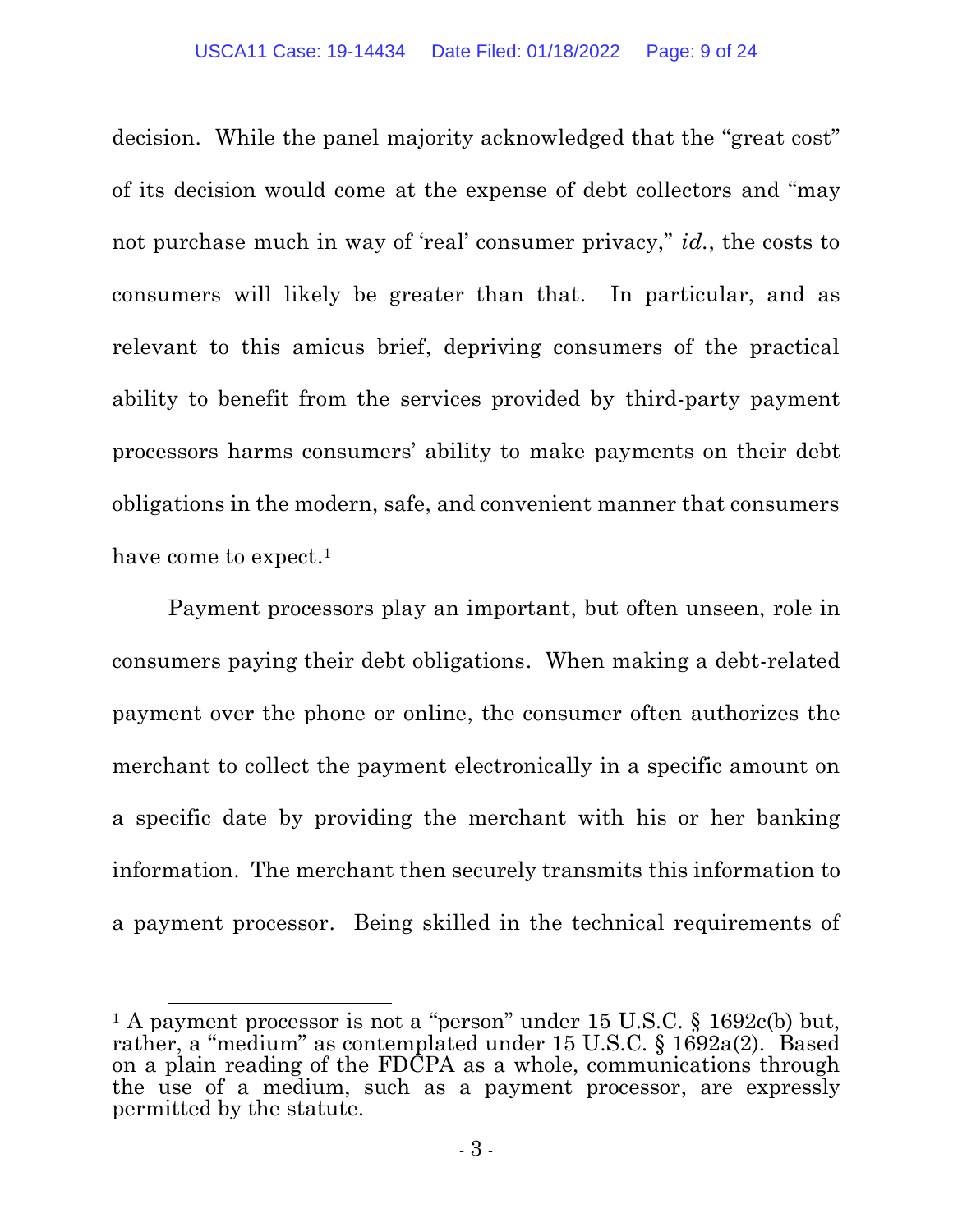electronic payments, the payment processor generates the appropriate payment instructions to transmit to its bank, which is a member of the various payment systems (ACH, debit card, etc.). The payment processor's bank then submits, to the applicable payment system, the batches of payment instructions that it has received from all of its payment processors for withdrawal from each consumer's bank account. Due to the nature of the system, only a bank that is a member of the payment system may complete this step and settle the funds at issue. And given the nature of these transactions, and for purposes of security, all data is transmitted electronically during this process—humans do not see the consumer's name, payment amount, bank account or routing number, or any other relevant, personally identifying information.

Because most merchants, including most debt collectors, do not have the technology or expertise to send the payment instructions directly to a bank, payment processors are essential components of this convenient, secure, and consumer-friendly system. Due to the technical nature of electronic payments, payment instructions must be properly

<sup>2</sup> CFPB, *What Is an ACH?*, available at https://www.consumerfinance .gov/ask-cfpb/what-is-an-ach-en-1065/ (last visited January 18, 2022).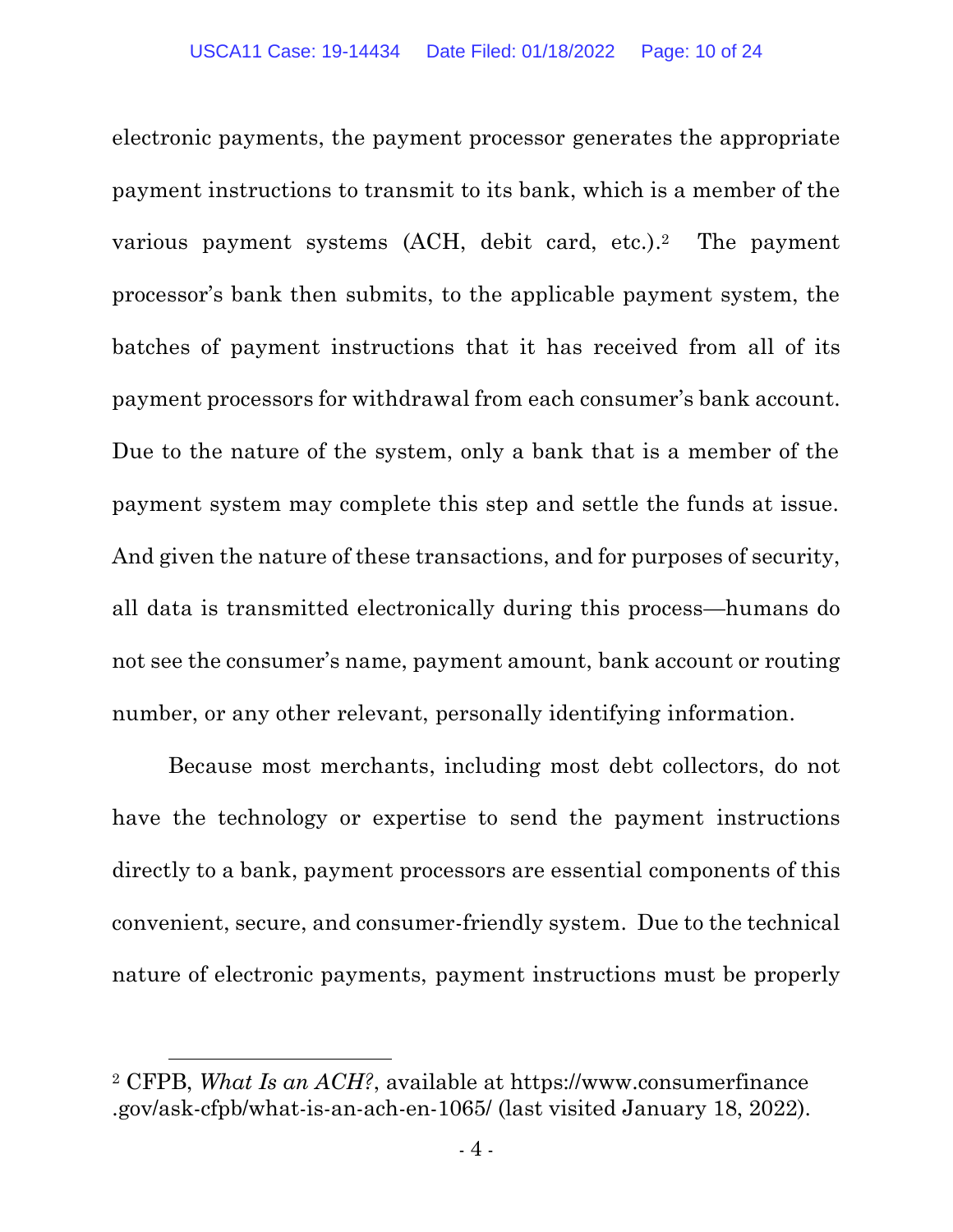formatted, securely stored and transmitted, and sent in compliance with the ever-changing regulatory requirements for different types of payments. It is thus more efficient and secure for a bank to work with payment processors because such processors are service providers for the banks, performing the training, compliance checks, and offloading that most merchants, other than large, sophisticated companies, cannot perform.

If this Court holds that Mr. Hunstein has Article III standing to bring a lawsuit against a debt collector for the mere use of a mail vendor, and a court later extends this logic to other vendors such as payment processors, the consequences would be broad and unnecessarily harmful to consumers. The use of payment processors provides consumers with the most convenient option to pay their debts. However, through an extension of the panel majority's decision, these debt collectors could be hauled into court for providing this option to consumers who prefer it. In the face of this potential liability, many debt collectors may choose to refrain from giving consumers electronic payment options in the future. Consumers would then have to pay their debts either in-person with cash or through inconvenient payment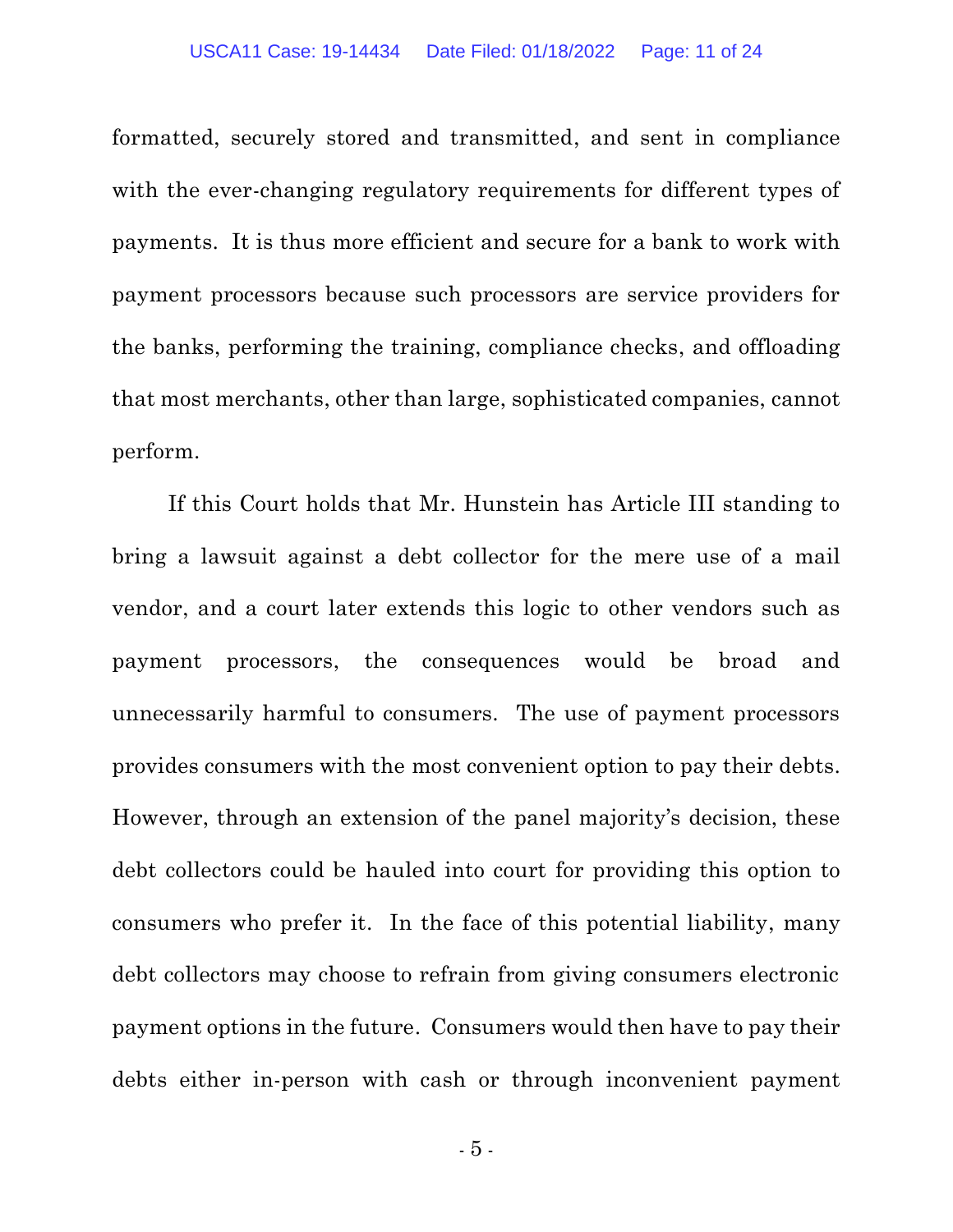alternatives, such as money orders that require consumers to pay additional fees to get the payment to a debt collector. In the alternative, some debt collectors may attempt to bring in-house the sensitive, complicated functions that payment processors carry out, thereby depriving consumers of the additional expertise, security, and efficiency that payment processors provide.

## **ARGUMENT**

<span id="page-20-1"></span><span id="page-20-0"></span>**I. The Panel Majority's Logic—If Adopted By This Court En Banc—Could Potentially Authorize Hauling Debt Collectors Into Federal Court Merely For Offering Consumers The Convenient Option Of Paying Their Debts Through Payment Processors**

The panel majority's interpretation of Article III standing appears to have an extremely broad reach. The panel majority held that a plaintiff can drag a debt collector into federal court for merely communicating information about the plaintiff to a letter vendor. *Hunstein*, 17 F.4th at 1038. In reaching this conclusion, the panel majority erroneously concluded that "Hunstein has alleged a harm similar in kind to the common-law tort of public disclosure of private facts," *id.* at 1027, under which "[o]ne who gives publicity to a matter concerning the private life of another is subject to liability to the other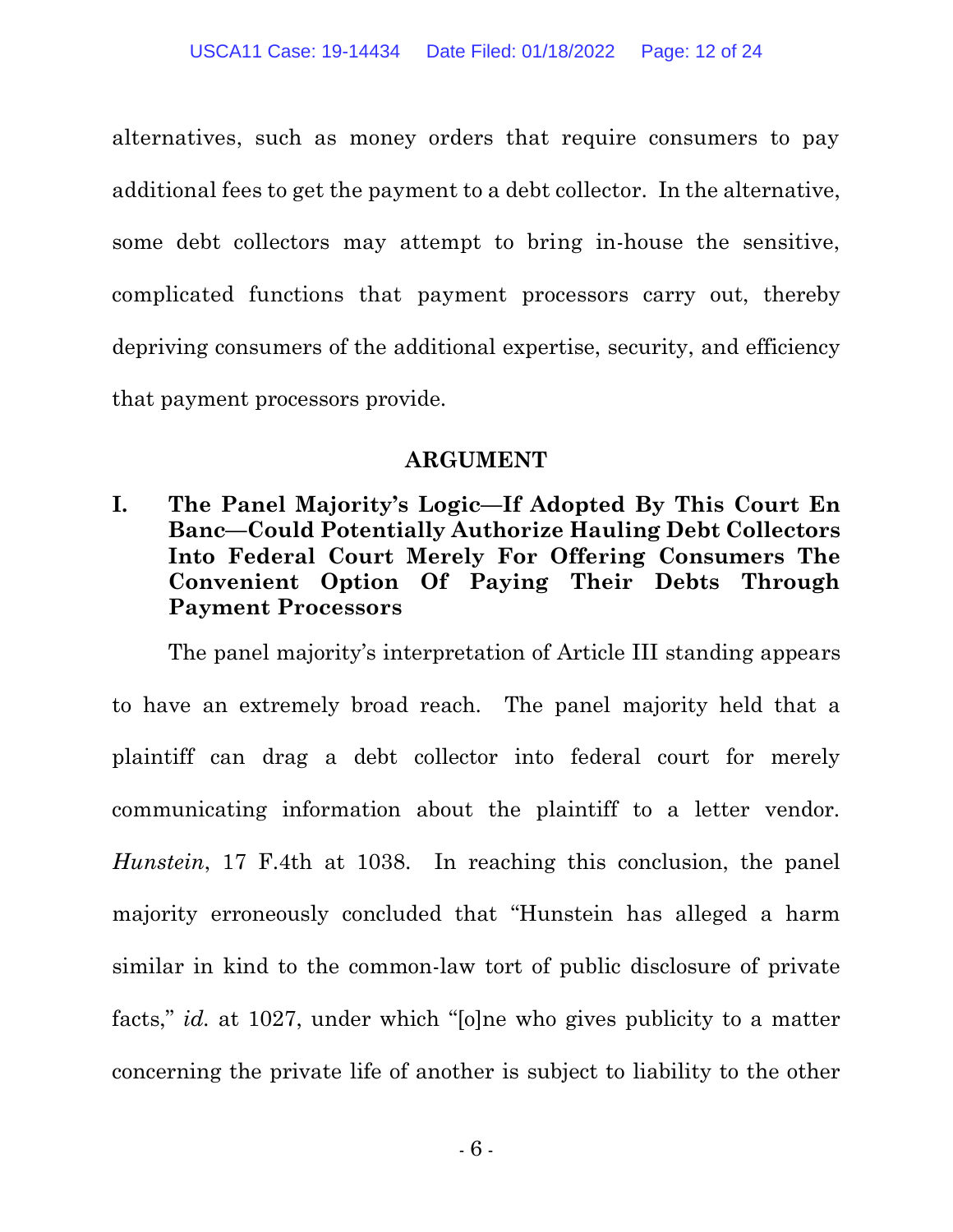for invasion of his privacy, if the matter publicized is of a kind that (a) would be highly offensive to a reasonable person, and (b) is not of legitimate concern to the public." *Id.* (citing Restatement (Second) of Torts § 652D (1977)). Notably, the panel majority admitted that the debt collector's "disclosure of Hunstein's private information to [the mail vendor's] employees might have been less widespread—less public—than the disclosures typical of actionable public-disclosure-of-private-facts claims," but, nonetheless, the court held that "publication of personal information to the employees of a single entity and more widespread dissemination of that same personal information remain similar in 'kind,'" and, therefore, sufficient to establish Article III standing for Mr. Hunstein. *Id.* at 1027–28.

The undersigned *amicus* is deeply concerned that future courts could extend this reasoning to permit plaintiffs to drag debt collectors into federal court merely for communicating consumer information to *any* third-party vendor, including payment processors. Much like utilizing a mail vendor, payment processing requires debt collectors to transmit certain information to a third-party payment processor. This information could include, among other things, the consumer's personal identifying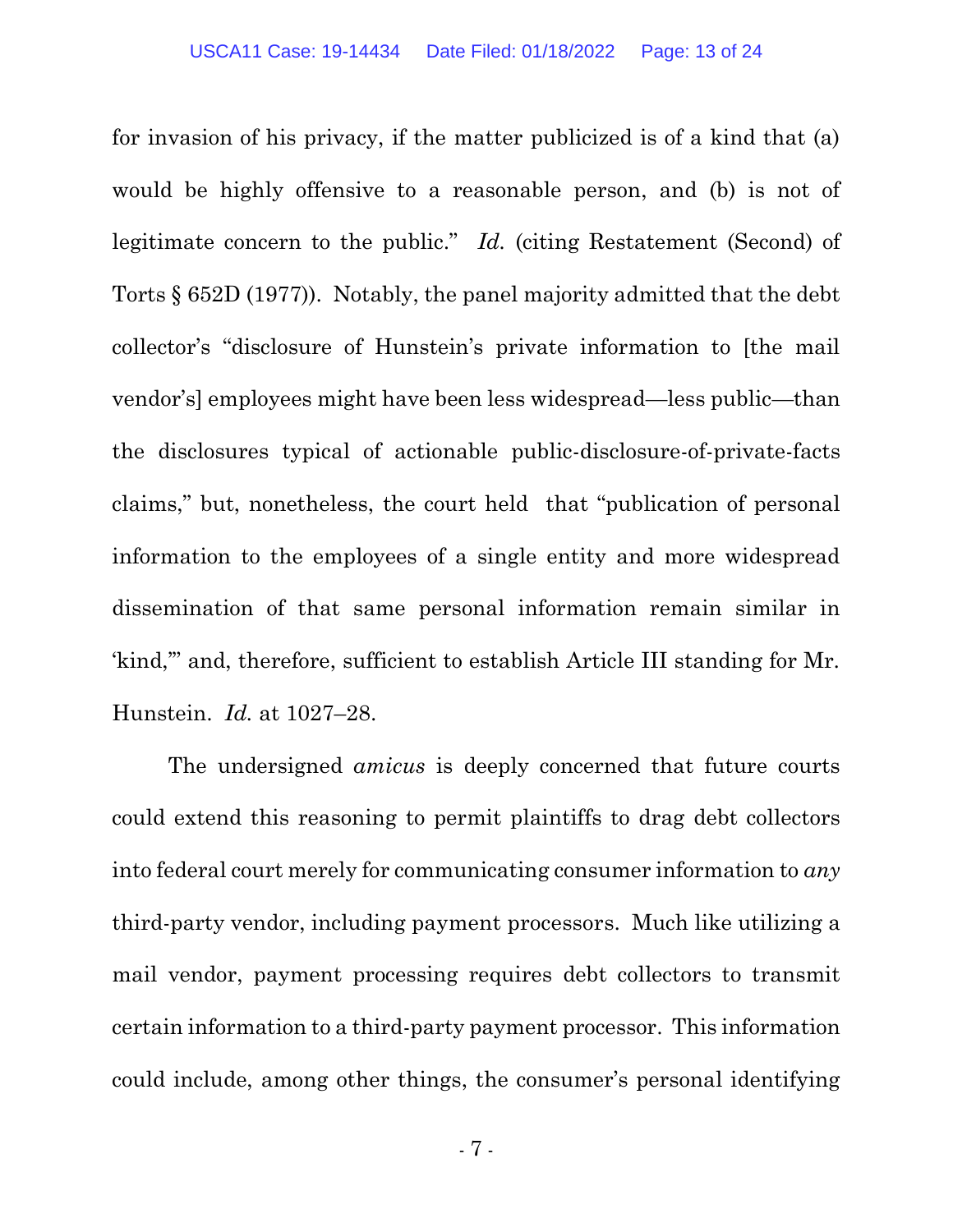information, financial information, the status of the debt, the creditor and/or debt collector to whom the debt is owed, the nature of the debt, and whether payments are to be made in one lump sum or over a schedule. Under the panel majority's reasoning, such transmissions could—at least arguably—constitute a disclosure of private information to the payment processor's employees akin, at least in kind if not degree, to the public disclosure of private facts, thereby bestowing the consumer with Article III standing. *See id.* at 1038. Put another way, if the sending of consumer information to a third party for purposes of printing a letter is sufficient for a plaintiff to establish Article III standing, then the same logic could potentially be true of sending similar or analogous consumer information to a payment processor for purposes of processing a payment that the consumer prefers to make electronically. *See id.* at 1027, 1038.

As Judge Tjoflat correctly explained in his dissenting opinion at the panel stage, the panel majority's logic is contrary to *TransUnion LLC v. Ramirez*, 141 S. Ct. 2190 (2021), and the flaws in that logic apply to debt collectors' use of both mail vendors and payment processors*.* After all, the "simple transmission of information along a chain that involves one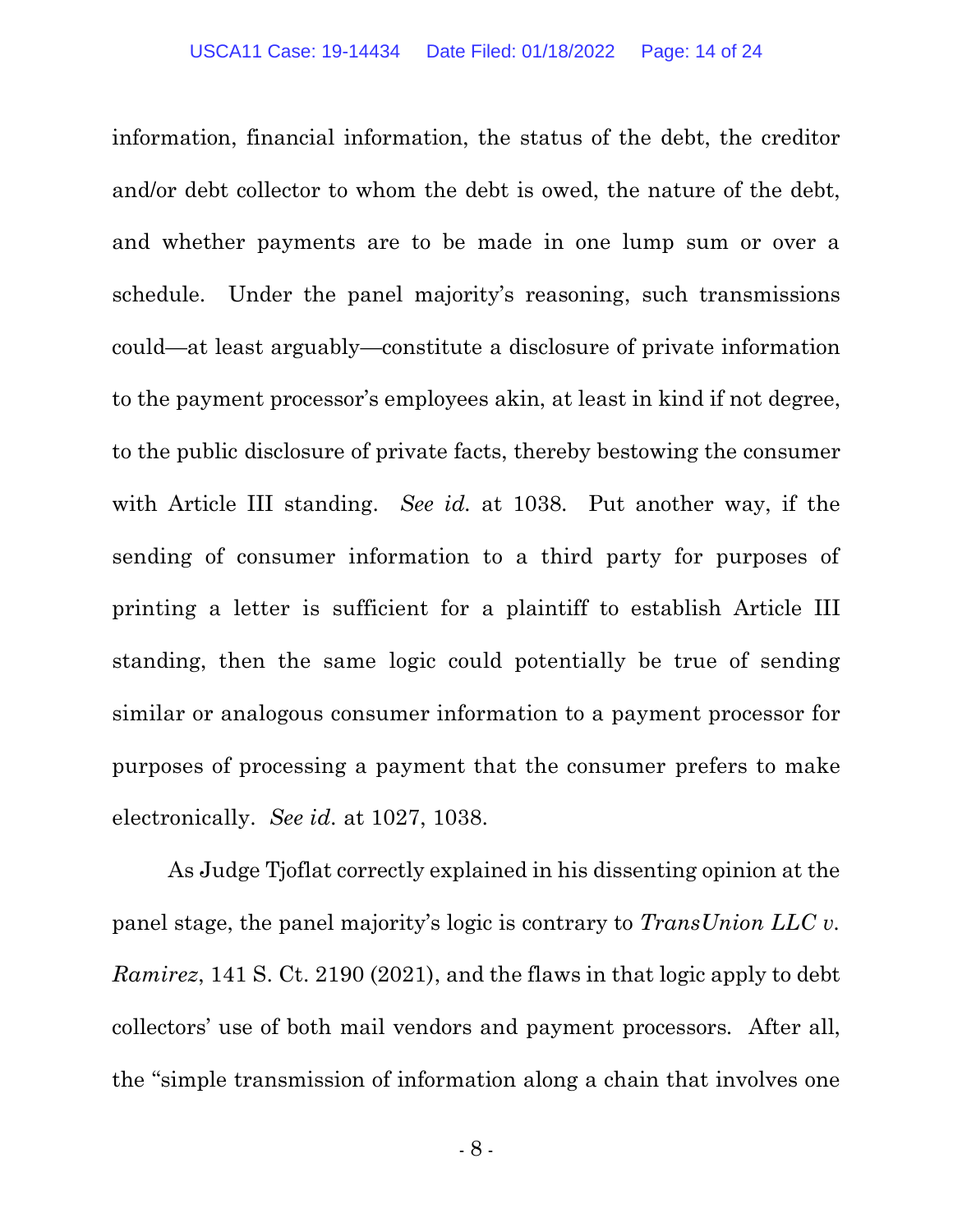extra link because a company uses a mail vendor to send out the letters about debt is not a harm at which Congress was aiming," or which Article III recognizes. *Hunstein,* 17 F.4th at 1046 (Tjoflat, J., dissenting). This is true as to payment processors where debt collectors use a payment processor as a vendor to help consumers make voluntary electronic payments in amounts and on a schedule selected by consumers.

This conclusion also follows from Footnote 6 in *TransUnion*. There, the Supreme Court explained (citing this Court's decision in *Mack v. Delta Air Lines, Inc.*, 639 F. App'x 582 (11th Cir. 2016)) that American courts had not "necessarily recognized disclosures to printing vendors as actionable publications" and suggested that the plaintiff would need to present evidence that the defendant had not only "brought an idea to the perception of another" but that "the document was actually read and not merely processed." 141 S. Ct. at 2210 n.6 (citations omitted). This logic applies to payment processors just as it does for printing vendors because, as described above, the electronic payment systems operate on automated transmissions of data that are not viewed by individual employees but rather are processed electronically in batches by payment processors and banks. *See Hunstein,* 17 F.4th at 1038.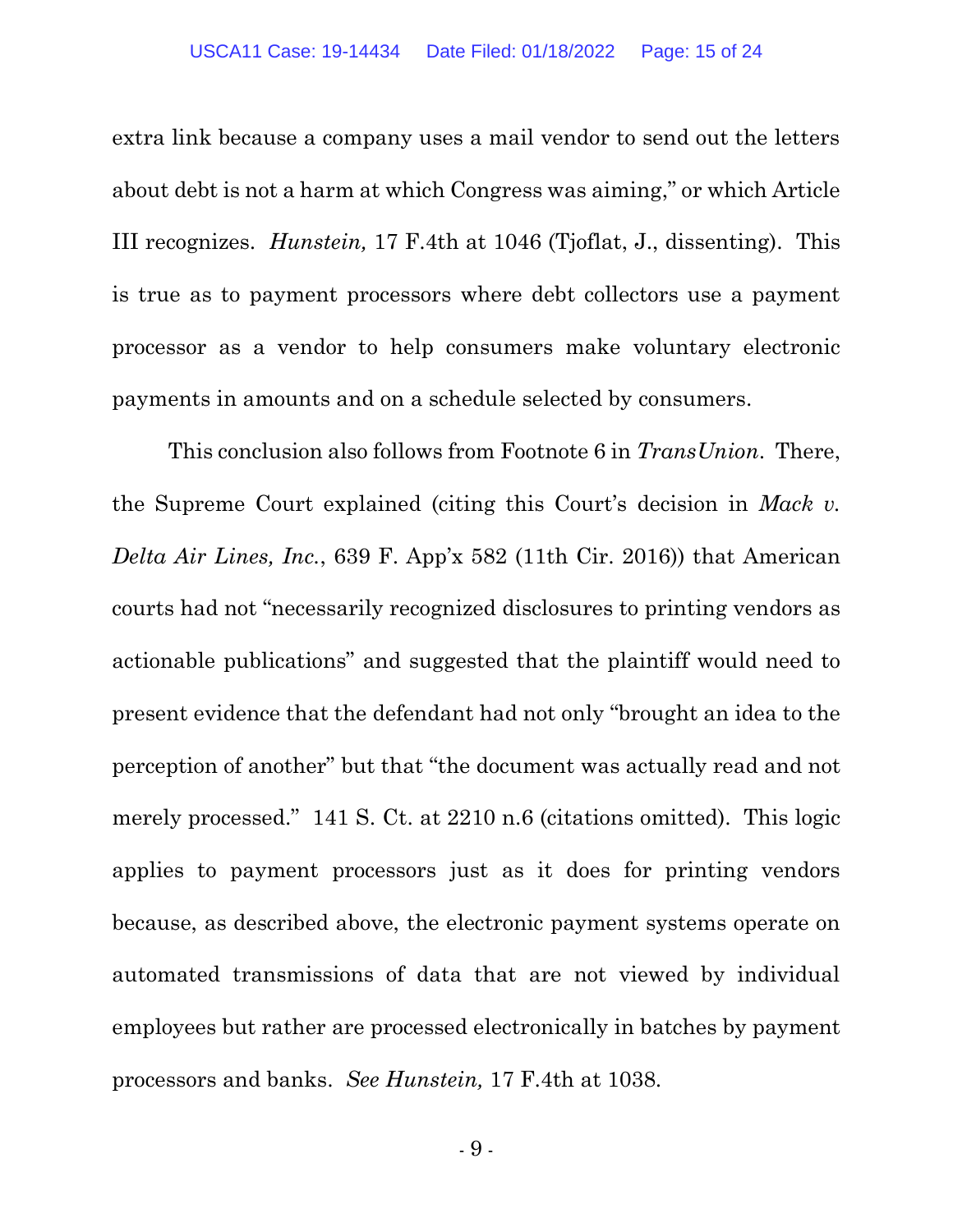## <span id="page-24-0"></span>**II. Allowing Plaintiffs To Drag Debt Collectors Into Court Merely For Using Payment Processors Would Have Severely Negative Impacts With No Consumer Benefit**

Permitting plaintiffs to drag debt collectors into federal court merely for offering consumers the convenient option of electronically paying their debts would harm consumers and their ability to pay down debt. Given the widespread use of payment processors in the debt collection industry—a 2016 study conducted by the Consumer Financial Protection Bureau ("CFPB") found that 86% of the responding debt collectors use a third-party online payment portal to accept consumer payments via the ACH network—accepting the panel majority's position could place four out of five debt collectors in the path of costly lawsuits. 3

There are several ways in which debt collectors could respond to this new legal threat, all of which hold the potential to damage consumers. The most obvious response is that many debt collectors will no longer offer consumers the option to pay their debt

<sup>3</sup> *See* CFPB, *Study of Third-Party Debt Collection Operations*, 32–34 (July 2016), available at https://files.consumerfinance.gov/f/documents/ 20160727\_cfpb\_Third\_Party\_Debt\_Collection\_Operations\_Study.pdf (last visited January 18, 2022).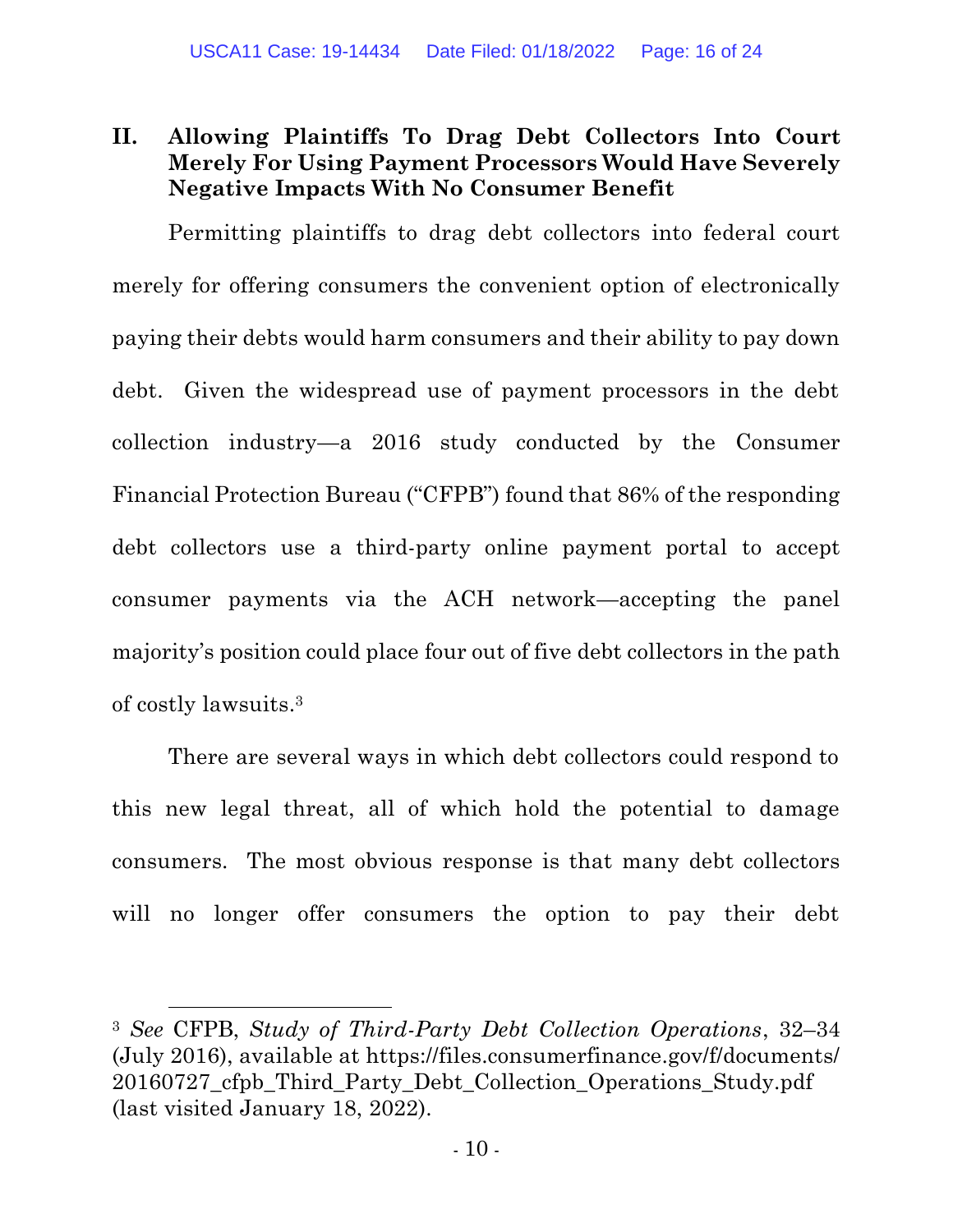electronically in the future. In that circumstance, consumers would be required to pay their debt obligations by cash, cashier's check, or money order. These payment alternatives each create unique hurdles for consumers and debt collectors. Cash payments require a local presence by the debt collector or travel by the consumer, which may not be possible. In turn, payments by cashier's check and money order require the consumer to go in person to purchase a cashier's check or money order, and pay a fee to do so, and then pay to mail or deliver the payment by hand. *See, e.g.*, 5A Forms & Procedures Under the UCC II (2021). Unlike electronic payments which can be completed by phone, computer, or mobile device, these options increase costs and are significantly less convenient methods for consumers to pay their debts.

Other debt collectors who want to continue to accept electronic payments may, in the panel majority's words, attempt to "in-source" payment processing. *Hunstein*, 17 F.4th at 1038. But most merchants, including the vast majority of debt collectors, lack the technical wherewithal to bring payment processing in-house in a manner that would be acceptable to the banks and in compliance with the bevy of regulations designed to protect consumers and prevent fraud. Further,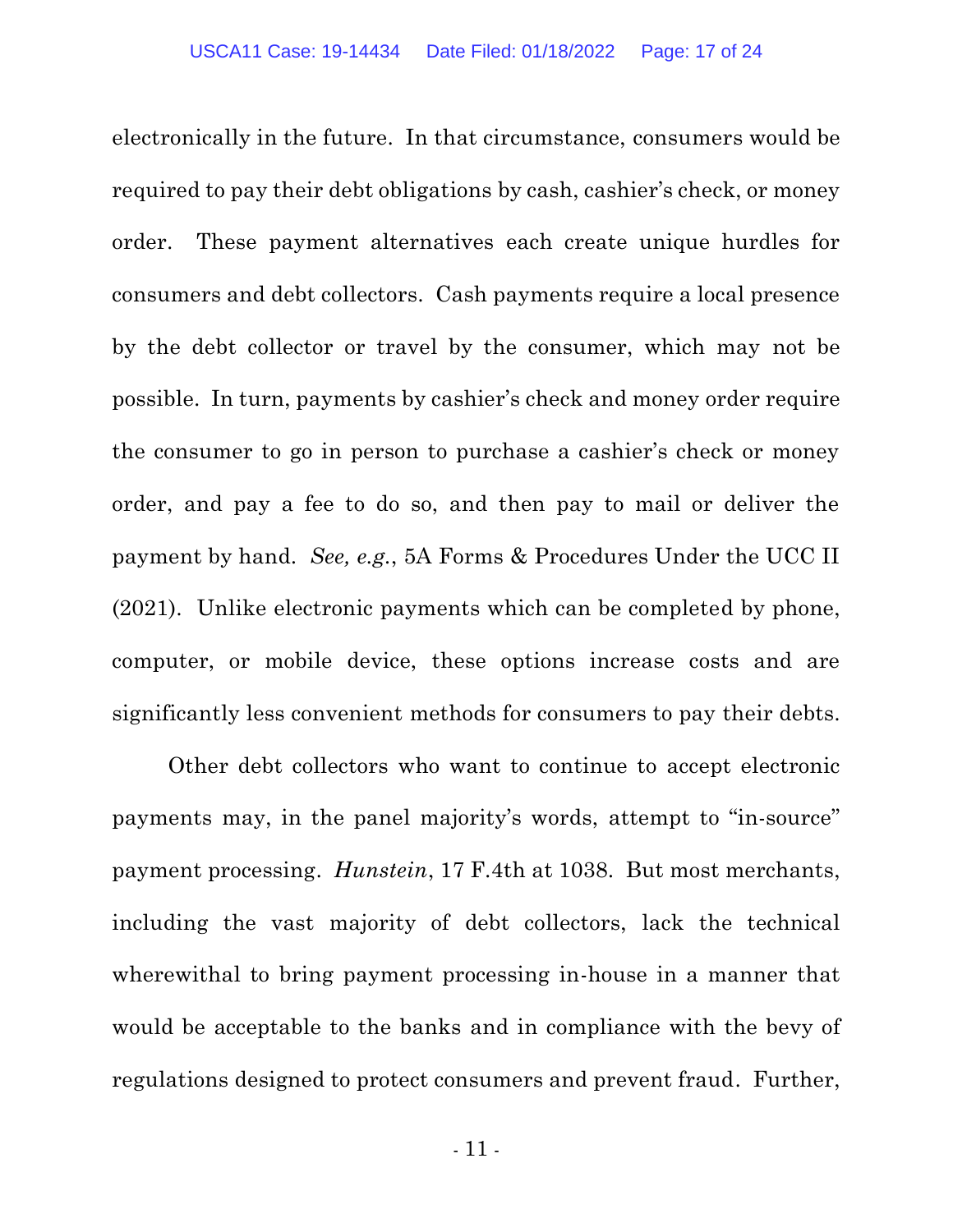a merchant or debt collector cannot simply initiate entry into the ACH network on its own because the rules and regulations promulgated by Nacha, which manages the development, administration, and governance of the ACH Network, require that an ACH member bank enter into a written agreement with any entity who seeks to initiate credits and debts electronically. *See* 2021 Nacha Operating Guidelines, § 6.50.

Further, payment processors have their own unique policies and procedures designed to protect consumer privacy and prevent fraud during the third-party payment process, which debt collectors lack. Third-party payment transactions are highly technical, occur in multiple steps, and may be rejected at any point if they fail to comply with the Nacha rules or any other applicable provisions of the law. Id., § 4.34. It is unlikely that debt collectors will be able to replicate fully these procedures and safeguards. Thus, if there is a problem with the payment, such as insufficient funds or potential fraud, payment processors are likely better stewards of the ACH system due to their sophisticated policies and procedures for resolving these issues quickly.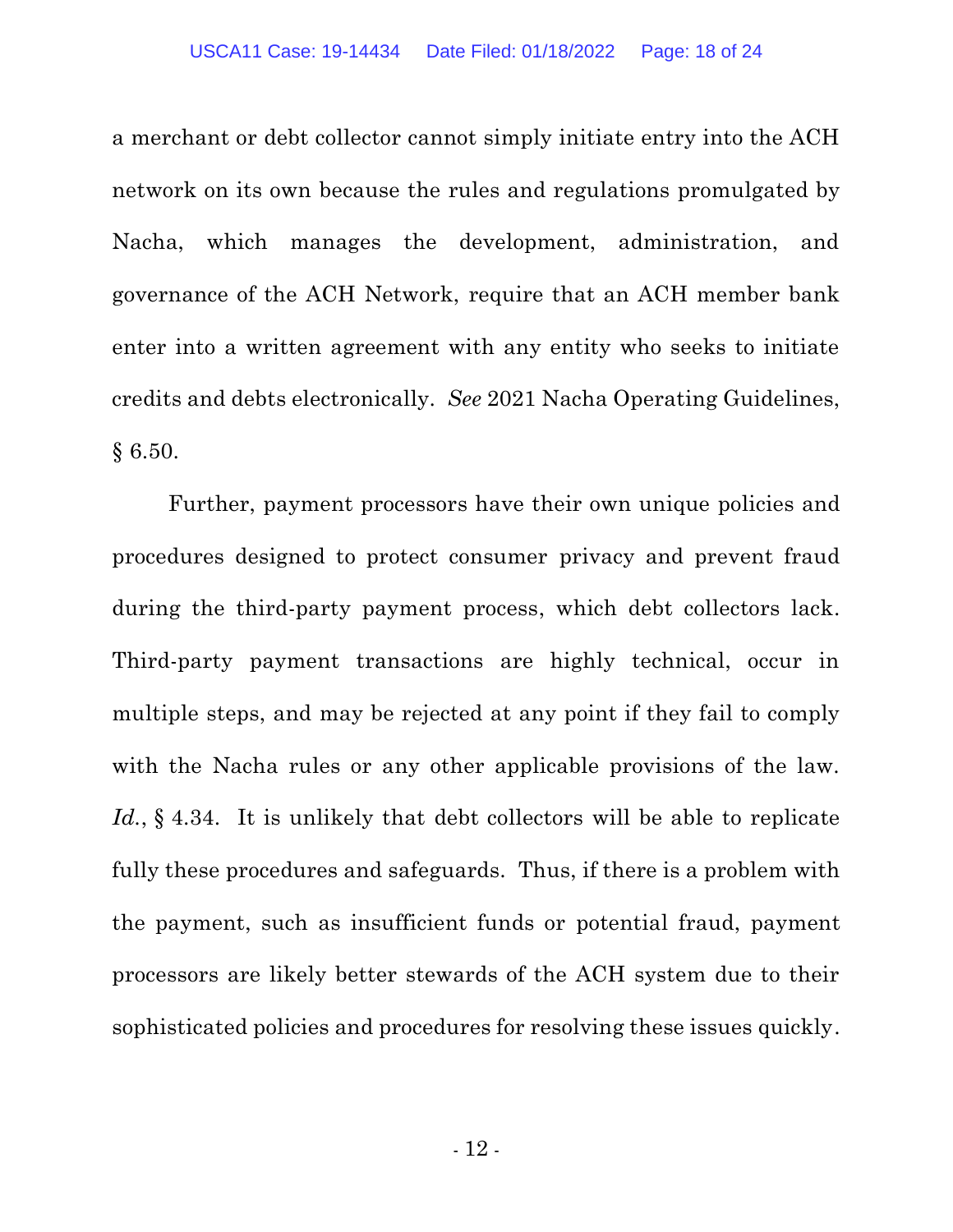Forcing in-sourcing also deprives debt collectors, as identified by the CFPB, of the expertise available from service providers such as payment processors.4 For example, the TPPPA has created a Compliance Management System designed to support payment processors in creating and maintaining risk-based, documented compliance management programs that adjust as internal changes occur, such as new products or systems, and as new industries are supported. The Compliance Management System is designed to work with all payment types regardless of the industry or product type. Consumers would presumably benefit from this systematic discipline inherent in the TPPPA's membership. These important security and risk-management services—which payment processors have access to, and debt collectors do not—further demonstrate the benefits of payment processors in the debt collection industry. Given that debt collectors' expertise is the collection of debt, not electronic payment intermediation, debt collectors

<sup>4</sup> *See* CFPB Compliance Bulletin and Policy Guidance; 2016-02, Service Providers, 2–3 (Oct. 19, 2016), available at https://files.consumerfinance. gov/f/documents/102016\_cfpb\_OfficialGuidanceServiceProviderBulletin. pdf (last visited January 18, 2022).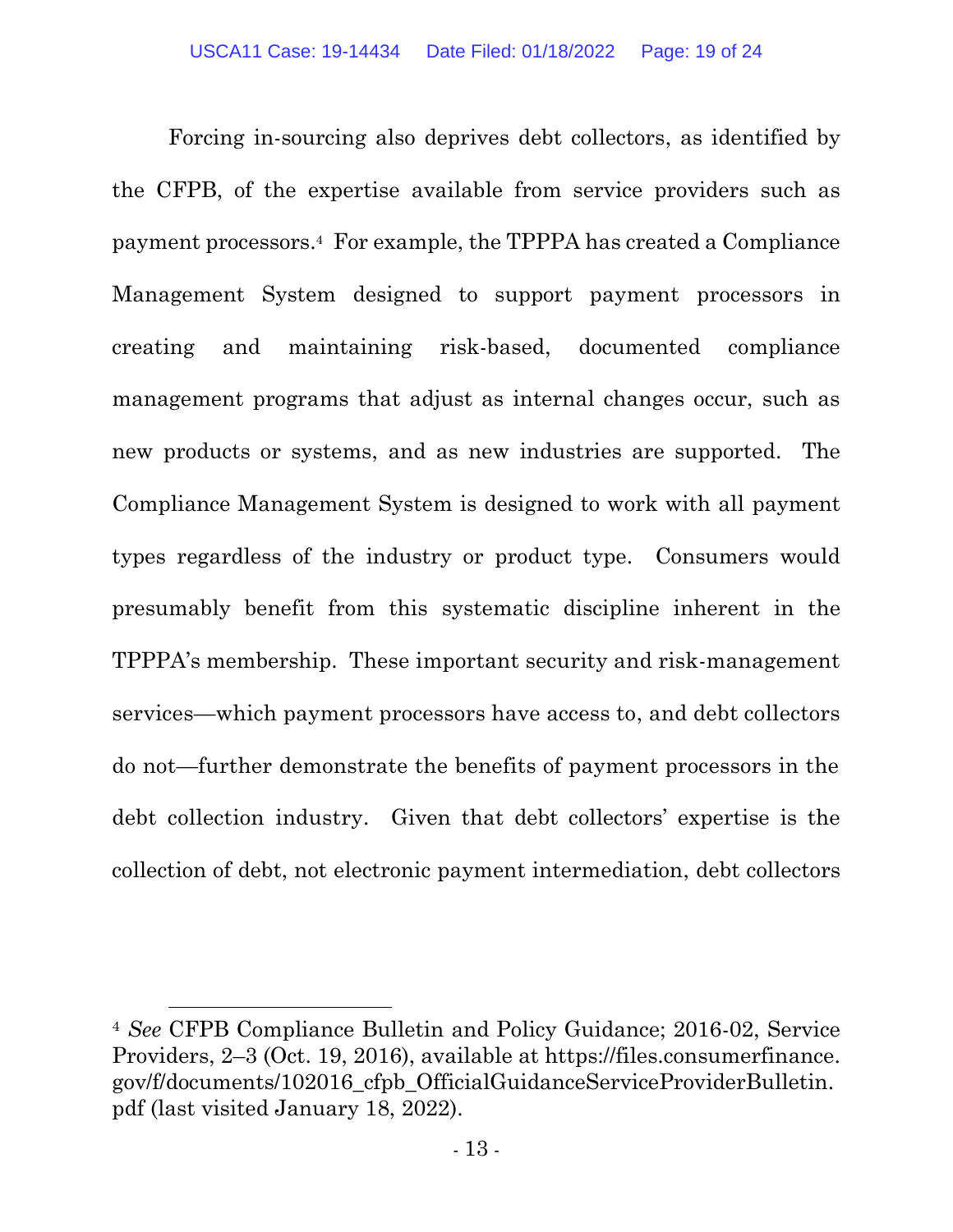are simply unlikely to create compliance systems that rival those of payment processors.

Notably, under former Director Richard Cordray, the CFPB provided guidance that expressly allows the use of third-party service providers by covered persons like debt collectors. <sup>5</sup> The guidance's permissive approach to the use of payment processors is consistent with the terms of the Consumer Financial Protection Act of 2010, 12 U.S.C. § 5481, *et. seq.*, under which debt collectors are considered "covered persons," *id.*, § 5481(12)(H), and "service providers" are defined as "any person that provides a material service to a covered person in connection with the offer or provision by such covered person of a consumer financial product or service." *Id.*, § 5481(26). The CFPB has explained that "[s]upervised banks and nonbanks may outsource certain functions to service providers due to resource constraints, use service providers to develop and market additional products or services, or rely on expertise from service providers that would not otherwise be available without

<sup>5</sup> *See* CFPB Compliance Bulletin and Policy Guidance; 2016-02, Service Providers, 2–3 (Oct. 19, 2016), available at https://files.Consumerfinance .gov/f/documents/102016\_cfpb\_OfficialGuidanceServiceProviderBulletin. pdf (last visited January 18, 2022).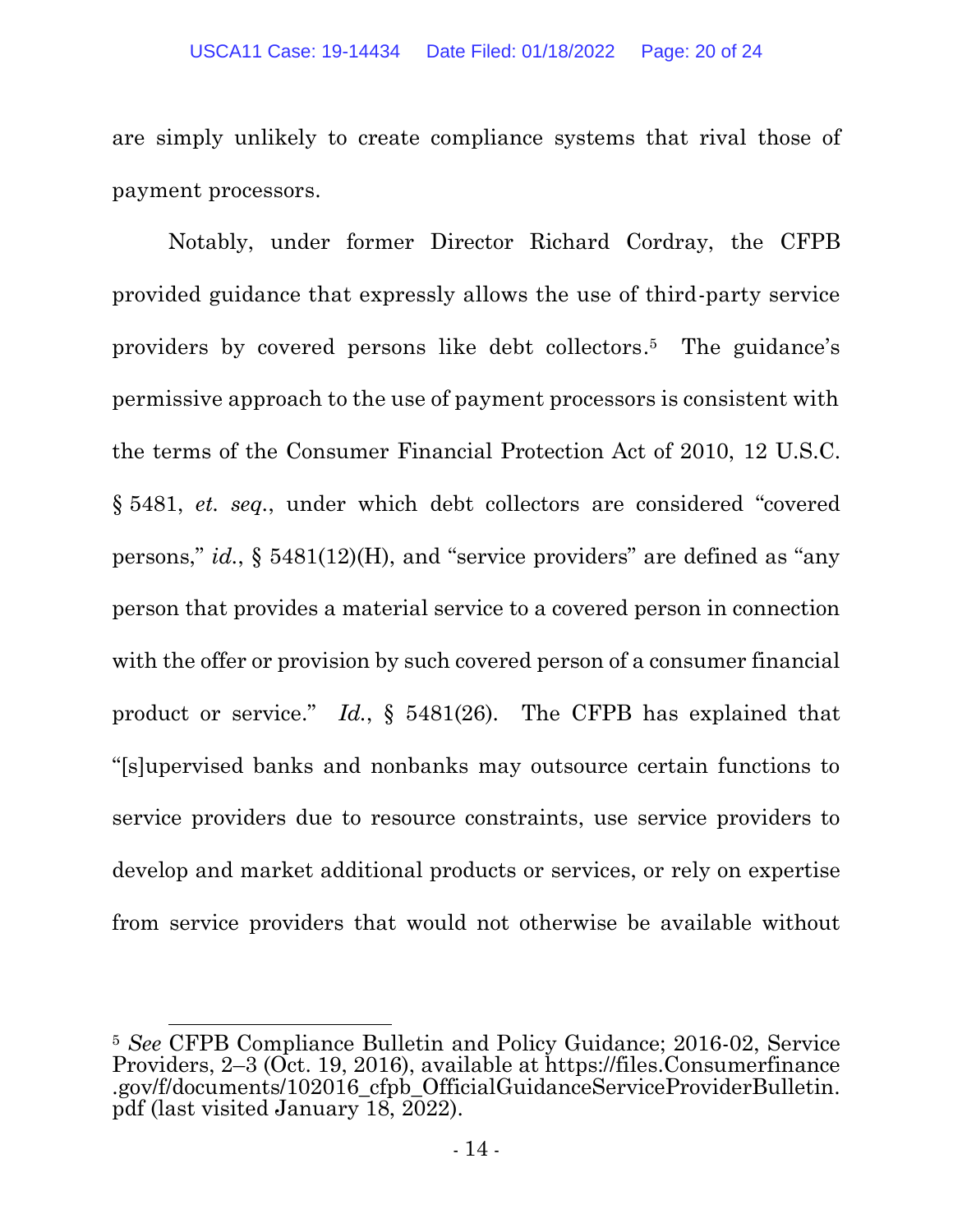significant investment." *Id.* Payment processors provide this very expertise to banks and debt collectors, and the CFPB's own Debt Collection Examination Manual contemplates using third party payment processors in such fashion. <sup>6</sup> Any holding by this Court that suggests debt collectors can be hauled into court for taking part in this standard practice would undermine the Consumer Financial Protection Act and CFPB guidance.

<sup>6</sup> *See* CFPB Examination Procedures Debt Collection, 6–7, available at https://files.consumerfinance.gov/f/201210\_cfpb\_debt-collectionexamination-procedures.pdf (last visited January 18, 2022).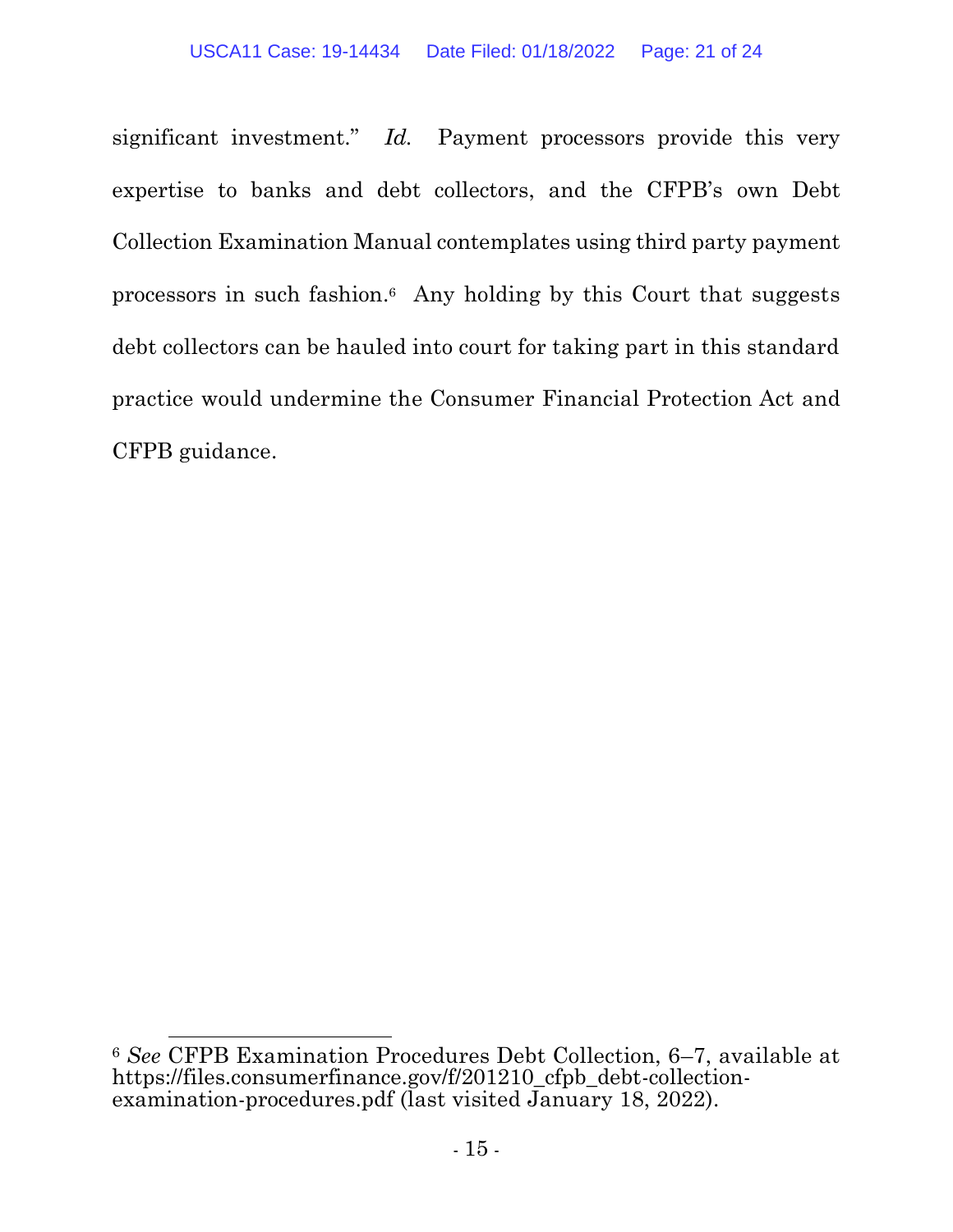## **CONCLUSION**

<span id="page-30-0"></span>For the foregoing reasons, this Court should hold that Mr. Hunstein

lacks Article III standing.

Date: January 18, 2022 By: */s/ Misha Tseytlin*

KEITH J. BARNETT TROUTMAN PEPPER HAMILTON SANDERS LLP 600 Peachtree Street, N.E., Suite 3000 Atlanta, GA 30308 (404) 885-3423 keith.barnett@troutman.com

ETHAN G. OSTROFF TROUTMAN PEPPER HAMILTON SANDERS LLP 222 Central Park Avenue, Suite 2000 Virginia Beach, VA 23462 (757) 687-7541 ethan.ostroff@troutman.com

MISHA TSEYTLIN *Counsel of Record* TROUTMAN PEPPER HAMILTON SANDERS LLP 227 W. Monroe Street, Suite 3900 Chicago, Illinois 60606 (312) 759-5947 misha.tseytlin@troutman.com

DAVID N. ANTHONY\* JONATHAN P. FLOYD\* TROUTMAN PEPPER HAMILTON SANDERS LLP 1001 Haxall Point, Suite 1500 Richmond, VA 23219 (804) 697-1435 david.anthony@troutman.com jonathan.floyd@troutman.com \**Pro hac vice* forthcoming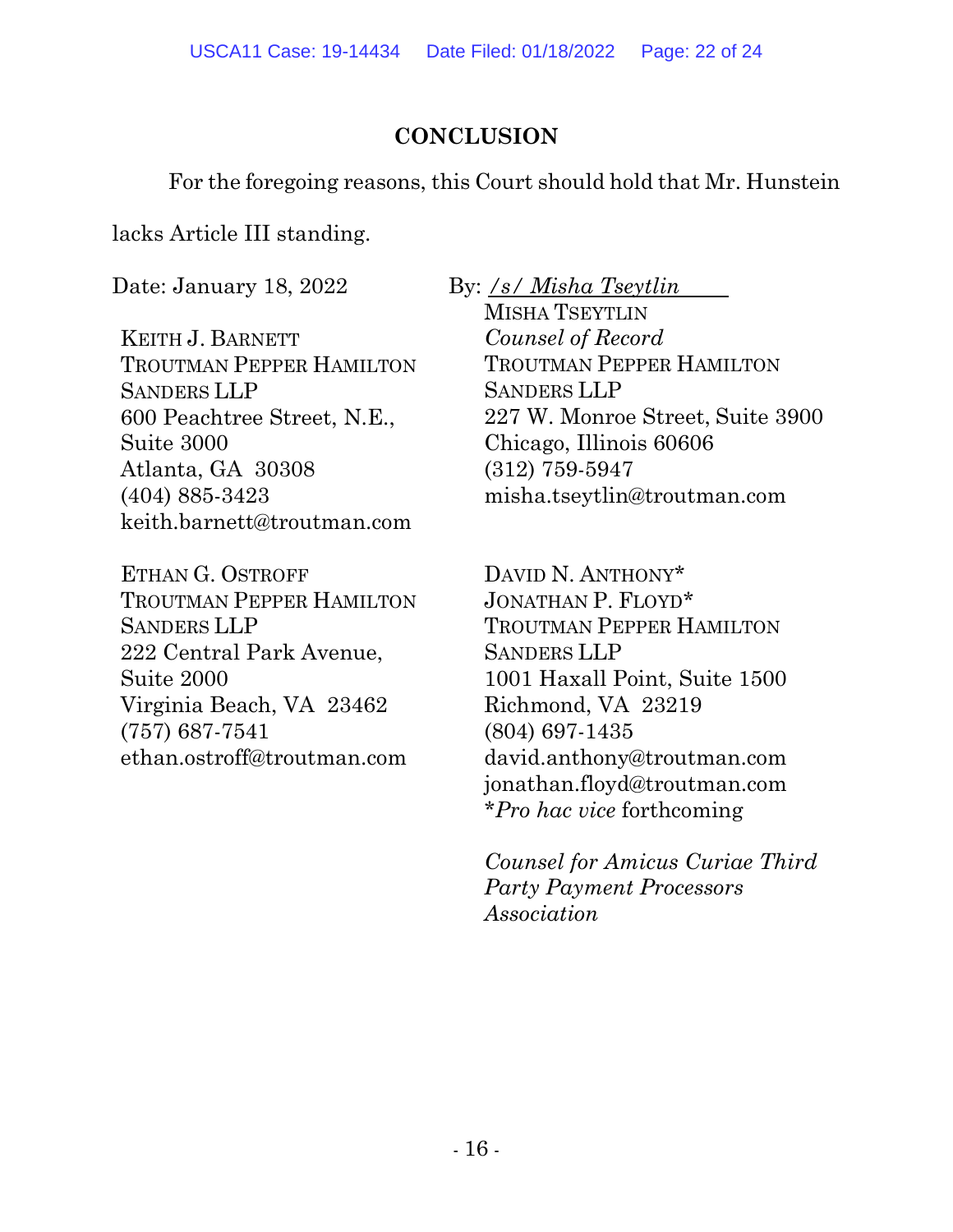## **CERTIFICATE OF COMPLIANCE**

The undersigned, counsel for *amicus curiae*, certifies that this brief complies with the word limit requirements of Federal Rule of Appellate Procedure 29(a)(5) and Eleventh Circuit Rule 29-2 and contains 2,779 words according to the word processing program used to prepare it, excluding the items exempted by Federal Rule of Appellate Procedure 32(f). The brief's type size and typeface comply with Federal Rule of Appellate Procedure 32(a)(5) and (6).

Date: January 18, 2022 By: */s/ Misha Tseytlin*